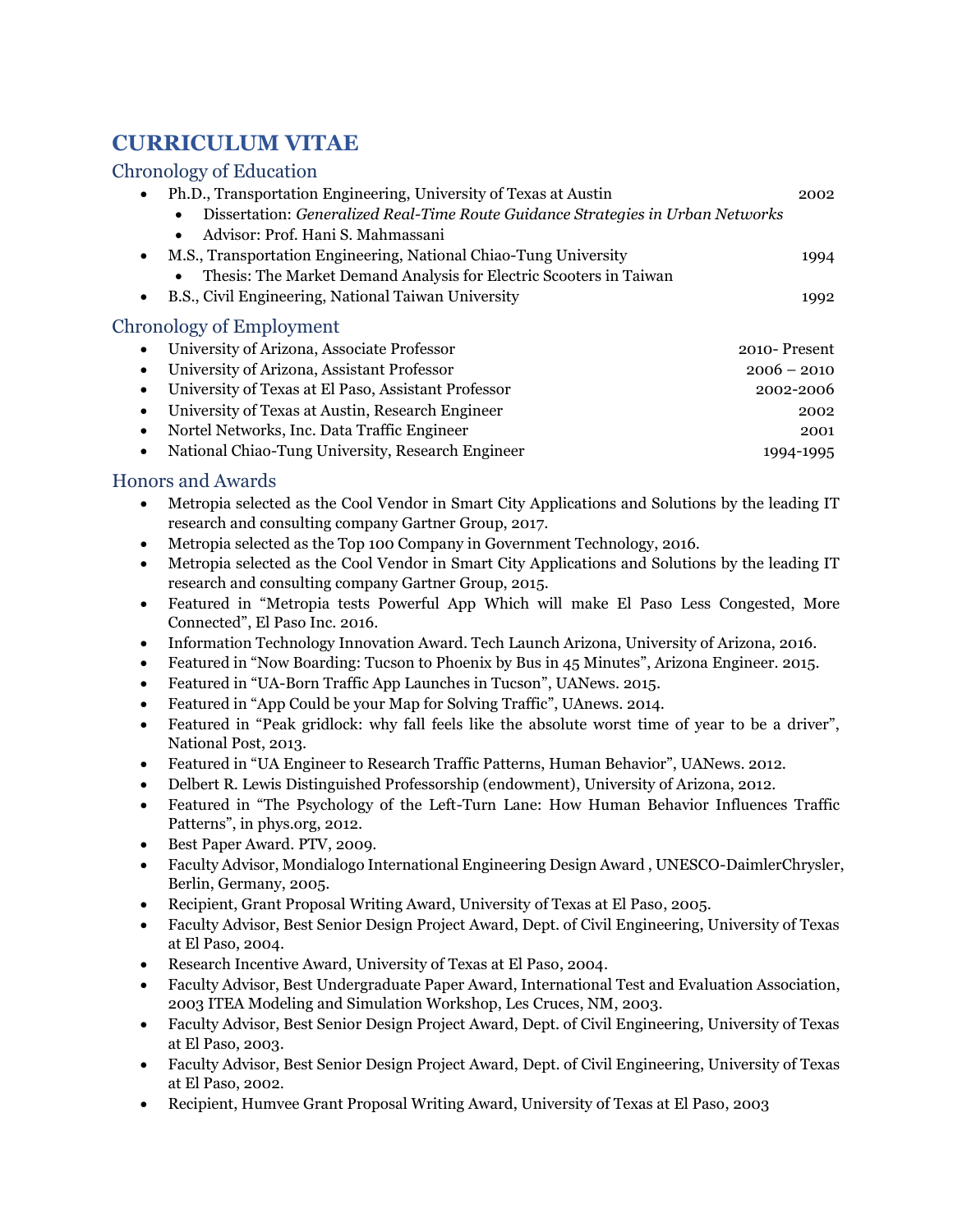- Recipient, Robert Herman Outstanding PhD Student Award, Southwestern Region University Transportation Research Center (SWUTC), 2001.
- Recipient, Professional Development Award, The University of Texas at Austin, 1999
- Member, Omega Rho International Operations Research and Management Science Honor Society
- Recipient, Honorary Citizen of City of Austin, 1998.
- Member, Sigma Xi Scientific Research Society, 1997.
- Member, Phi Tau Phi Scholastic Honorable Society, 1994.

#### Service/Outreach

#### *Local/State Outreach*

UA Statistics Graduate Interdisciplinary Program (GIDP) 2017: hosted a half-day workshop with six GIDP faculty members led by Math Dept. Professor Helen Zhang about their research interests and collaboration opportunities in NSF related programs.

UA Tech Park (2017): participate in a UA Optical Science and Tech Park initiated Smart Cities collaborations and future pursuit of funding opportunities.

Sun Tran (2016): spent 5+ hours discussing ways to improves local access for companies whose employment site is more than 2 miles away from the nearest bus stop.

Pima Association of Governments (2016): led a CE 460/560 students to assist PAG address their future downtown development scenarios.

Tucson Unified School District (2015): The Tucson Unified School District was seeking ways to improve their school bus operation efficiencies. They recruited a CEEM undergraduate students and I provided 10+ hours of advices to the students for their problem solutions.

UA Retailing and Consumer Sciences (2014): gave a presentation to the UA retailing and consumer science department about how to use incentive to influence behavior in the context of transportation service consumptions.

Tucson SunnySide High School (2014): gave a presentation to Tucson Sunnyside High School teachers who are organizing their student after-school science and engineering program about transportation field and advice which topics may be suitable for the program.

SALEO (2013): gave a presentation to the local logistic organization SALEO (Southern Arizona Logistics Education Organization) about the concept of active demand management.

First Lego League (2012): served as a subject matter expert for a local team who are interested in a transportation research topic.

Odyssey of Minds (2010): served as an assistant/coach/volunteer to a local team.

#### *National/International Outreach*

Qatar Science and Technology Park (QSTP), Qatar (2017): invited to give a talk and interact with QSTP and Qatar Computing Research Institute (QCRI) researchers about the emerging trends in urban mobility management and behavior studies.

Ministry of Transportation and Communication, Taiwan (2017): invited to give a talk to directors and undersecretary of MOTC about Mobility-as-a-Service&Tool (MaaS&T) and future mobility trends.

Tongji University, China (201t, 2016, 2017): invited to give several presentations about transportation research at UA and discussed major research trends in the US. Also promote the UA CEEM Certificate to Master Program (CMP) program.

Shanghai Traffic Information, Shanghai, China Center (2016): gave a presentation to the center officials about DTA and how it can be applied to improve the traffic analysis and operations for Shanghai.

Soochow University, Suchow, China (2016, 2017): made several trips and presentation to the university and college officials about the UA CEEM department's Certificate to Master Program (CMP).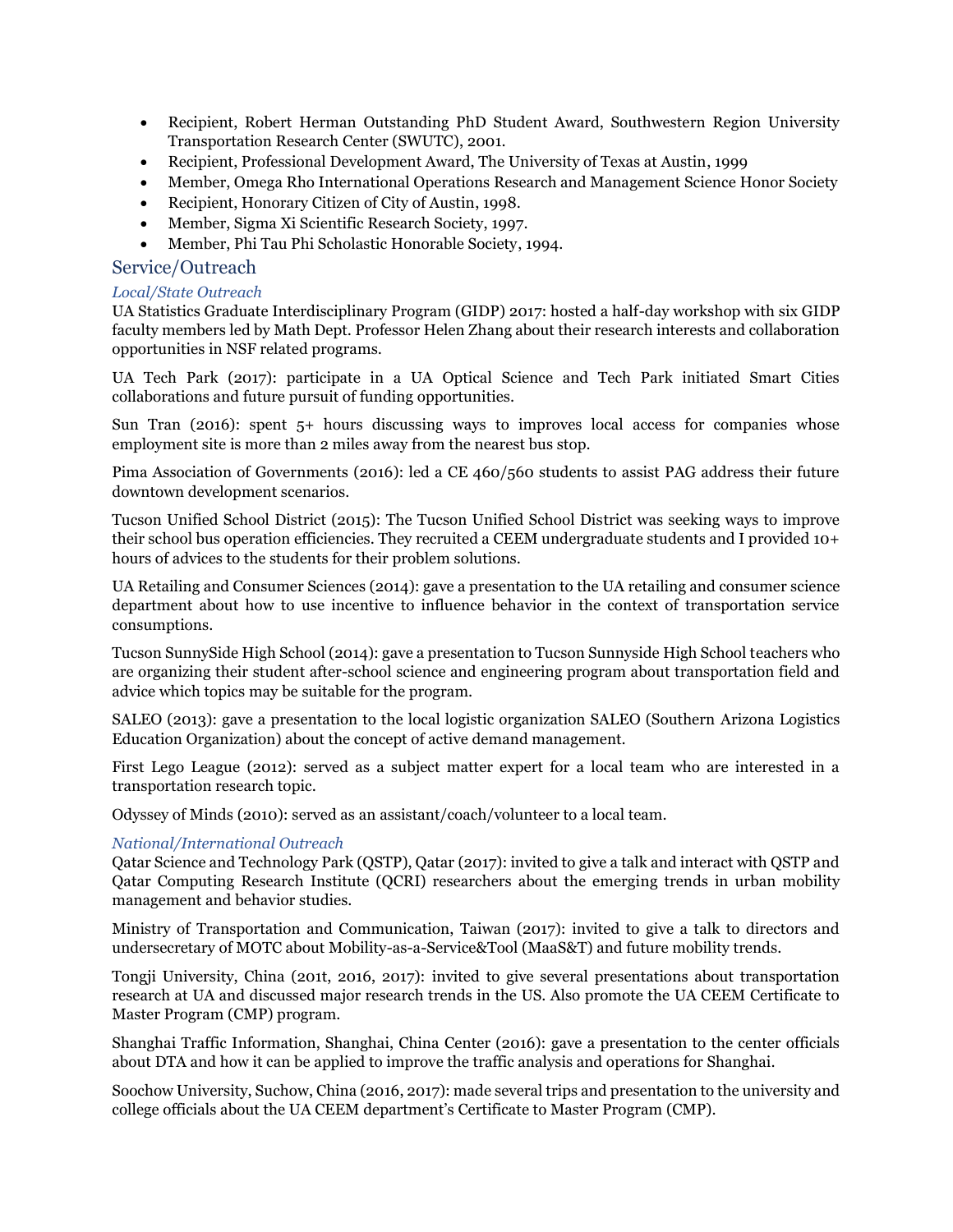Tehran, Iran (2015): served as a US delegation by US Department of States to visit Sharif University of Technology and various transportation agencies about the advancement in transportation system management in the US. Made several presentations on the topics of resilient transportation system management.

Irvin, CA (2014): gave invited presentation and paper for the U.S-Iran Symposium on Resilient Cities, sponsor by the Richard Lounsbery Foundation, U.S. Department of States, and National Academies of Sciences and Engineering.

University of Toronto, Canada (2013): gave a presentation to the transportation group at the CE department about research at UA and how to use DynusT model.

TRB DTA Workshop (2010, 2011): led the organization of the TRB Sunday workshop that was aimed at promoting the awareness of dynamic traffic assignment (DTA).

#### *Departmental Committee(s)*

Certificate to Master Program (CMP) Task Force Lead (2015-present).

Graduate Study Committee (2010-present).

Undergraduate and Graduate Scholarship Committee (2008-2013).

CEEM Search committee: transportation candidate, 2013.

#### *College Committee(s)*

College Advisory Committee, 2017-present.

Participated in various ATLAS Center leadership and management meetings 2009-2016.

Lead: UA Transportation Research Institute Engineering Area.

#### *University Committee(s)*

Participated in Faculty Online Learning Community Forums, 2011.

#### *Other Committees (internal or external)*

Conference Chair, the 8th International Symposium on Travel Demand Management, Tucson, AZ, 2015.

Transportation Research Board (TRB) technical standing committee ADB30 Transportation Network Modeling, 2010-present.

Transportation Research Board (TRB) technical standing committee ABR30 Emergency Evacuation, 2015 present.

Primer for DTA Task Force Chair, TRB ADB30 Transportation Network Modeling Committee, 2008-2010.

## Publications/Creative Activity (# denotes my graduate student)

Google = items found:  $165$ , citations:  $2055$ , h-index:  $24$ 

Web of Science = item found: 49, citations: 463, h-index:13. (AU = Chiu YC, AND (AD = Austin OR El Paso OR Tucson)

*Scholarly Books and Monographs*

- *1.* #Zheng, H., Y.-J. Son, Y.-C. Chiu, L. Head, Y. Feng, H. Xi, S. Kim, and M. Hickman, A Primer for Agent-Based Simulation and Modeling in Transportation Applications. 2013.
- 2. Chiu, Y.-C., J. Bottom, M. Mahut, A. Paz, R. Balakrishna, T. Waller, and J. Hicks, Dynamic traffic assignment: A primer. Transportation Research E-Circular. 2011.

*Chapters in Scholarly Books and Monographs*

*1.* Konduri, K.C., R.M. Pendyala, D. You, Y.-C. Chiu, M. Hickman, H. Noh, P. Waddell, L. Wang, and B. Gardner, The application of an integrated behavioral activity-travel simulation model for pricing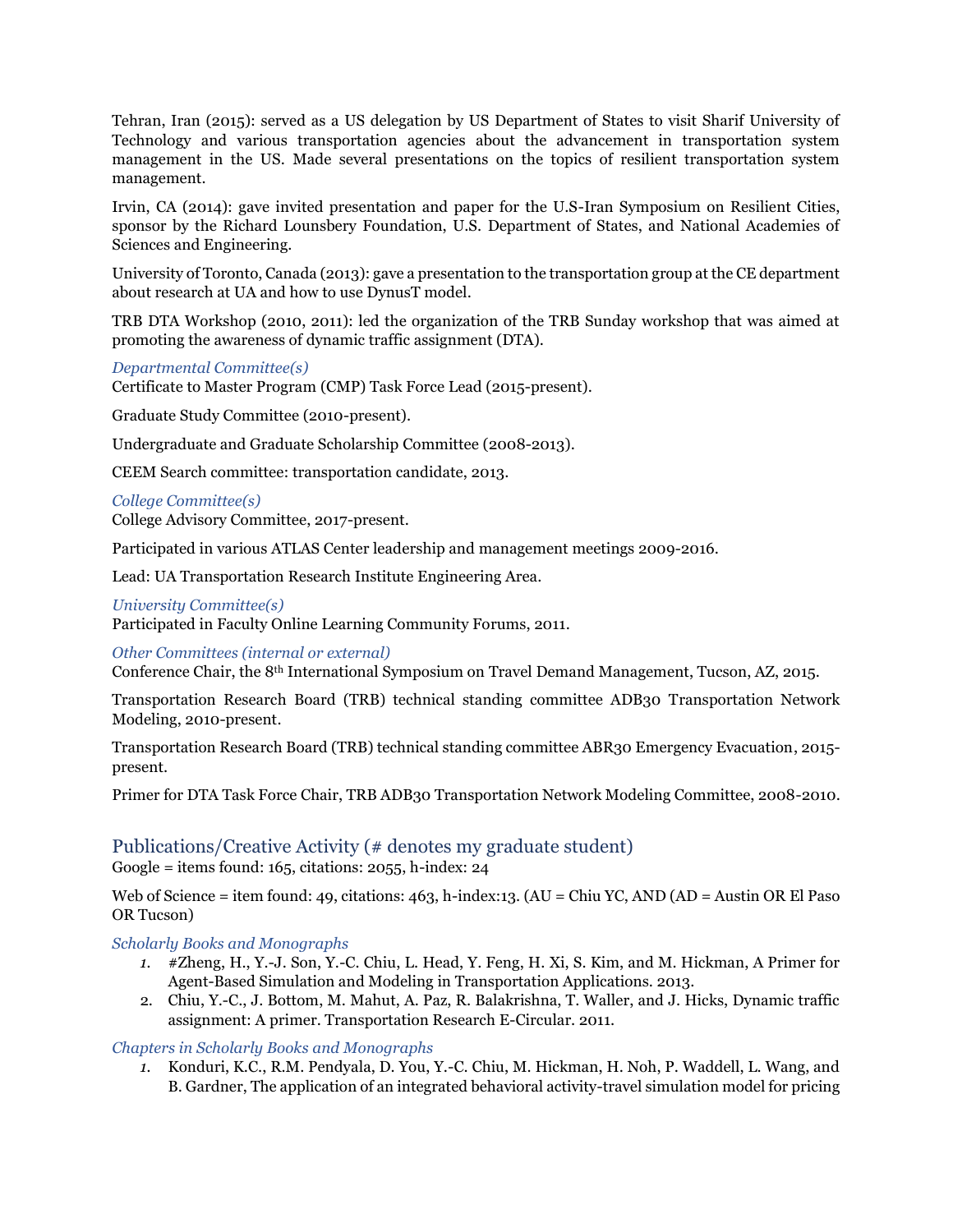policy analysis, in Data Science and Simulation in Transportation Research, D. Janssens, L. Knapen, and A.-U.-H. Yasar, Editors. 2013, IGI Global. p. 86.

- 2. #Jang, Y., Y.-C. Chiu, and #H. Zheng, Modeling Within-Day Activity Rescheduling Decisions under Time-Varying Network Conditions, in Advances in Dynamic Network Modeling in Complex Transportation Systems, S.V. Ukkusuri and K.M.A. Özbay, Editors. 2013, Springer New York. p. 225-244.
- 3. Chiu, Y.-C. and H.X. Liu, Emergency Evacuation, Dynamic Transportation Models, in Encyclopedia of GIS. 2008, Springer US. p. 261-267.

*Refereed Journal Articles, Published or Accepted in Final Form (\* denote work done as a graduate student)*

- 1. #Kang, A., Y.-C. Chiu, X. Hu, and X. Chen, A Network Partitioning Algorithmic Approach for Macroscopic Fundamental Diagram Based Hierarchical Traffic Network Management. IEEE Intelligent Transportation Systems Transactions., 2017. Accepted in May 2017, forthcoming.
- 2. #Arian, A. and Y.-C. Chiu, Evaluating the Promotion of Innovative Mobility Options Using an Agent-Based Modeling and Simulation Approach. Transportation Research Record: Journal of the Transportation Research Board, 2017. 2528: p. 78-85.
- 3. Zhu, X., Y. Yuan, X. Hu, Y.-C. Chiu, and Y.-L. Ma, A Bayesian Network model for contextual versus non-contextual driving behavior assessment. Transportation Research Part C: Emerging Technologies, 2017. 81: p. 172-187.
- 4. #Ranjbari, A., Y.-C. Chiu, and M. Hickman, Exploring factors affecting demand for possible future intercity transit options. Public Transport, 2017: p. 1-19.
- 5. Kim, S., Y.-J. Son, #Y. Tian, Y.-C. Chiu, and C.D. Yang, Cognition-based hierarchical en route planning for multi-agent traffic simulation. Expert Systems with Applications, 2017. 85: p. 335-347.
- 6. #Hu, X., Y.-C. Chiu, J.A. Villalobos, and E. Nava, A Sequential Decomposition Framework and Method for Calibrating Dynamic Origin-Destination Demand in a Congested Network. IEEE Transactions on Intelligent Transportation Systems, 2017: p. 1-8.
- 7. #Hu, X., Y.-C. Chiu, and J. Shelton, Development of a behaviorally induced system optimal travel demand management system. Journal of Intelligent Transportation Systems, 2017. 21(1): p. 12-25.
- 8. Kim, S., Y.-J. Son, Y.-C. Chiu, M.A.B. Jeffers, and C.D. Yang, Impact of road environment on drivers' behaviors in dilemma zone: Application of agent-based simulation. Accident Analysis & Prevention, 2016. 96: p. 329-340.
- 9. Afandizadeh Zargari, S., H. Mirzahossein, and Y.-C. Chiu, Quick link selection method by using pricing strategy based on user equilibrium for implementing an effective urban travel demand management. PROMET-Traffic&Transportation, 2016. 28(6): p. 605-614.
- 10. #Zhu, L. and Y.-C. Chiu, Transportation Routing Map Abstraction Approach: Algorithm and Numerical Analysis. Transportation Research Record: Journal of the Transportation Research Board, 2015(2528): p. 78-85.
- 11. #Tian, Y. and Y.-C. Chiu, Day-to-Day Market Power and Efficiency in Tradable Mobility Credits. International Journal of Transportation Science and Technology, 2015. 4(3): p. 209-227.
- 12. #Hu, X., Y.-C. Chiu, and #L. Zhu, Behavior insights for an incentive-based active demand management platform. International Journal of Transportation Science and Technology, 2015. 4(2): p. 119-133.
- 13. #Hu, X., Y.-C. Chiu, Y.-L. Ma, and #L. Zhu, Studying driving risk factors using multi-source mobile computing data. International journal of transportation science and technology, 2015. 4(3): p. 295- 312.
- 14. #Hu, X. and Y.-C. Chiu, A Constrained Time-Dependent K Shortest Paths Algorithm Addressing Overlap and Travel Time Deviation. International Journal of Transportation Science and Technology, 2015. 4(4): p. 371-394.
- 15. #Zheng, H., #E. Nava, and Y.-C. Chiu, Measuring networkwide traffic delay in schedule optimization for work-zone planning in urban networks. IEEE Transactions on Intelligent Transportation Systems, 2014. 15(6): p. 2595-2604.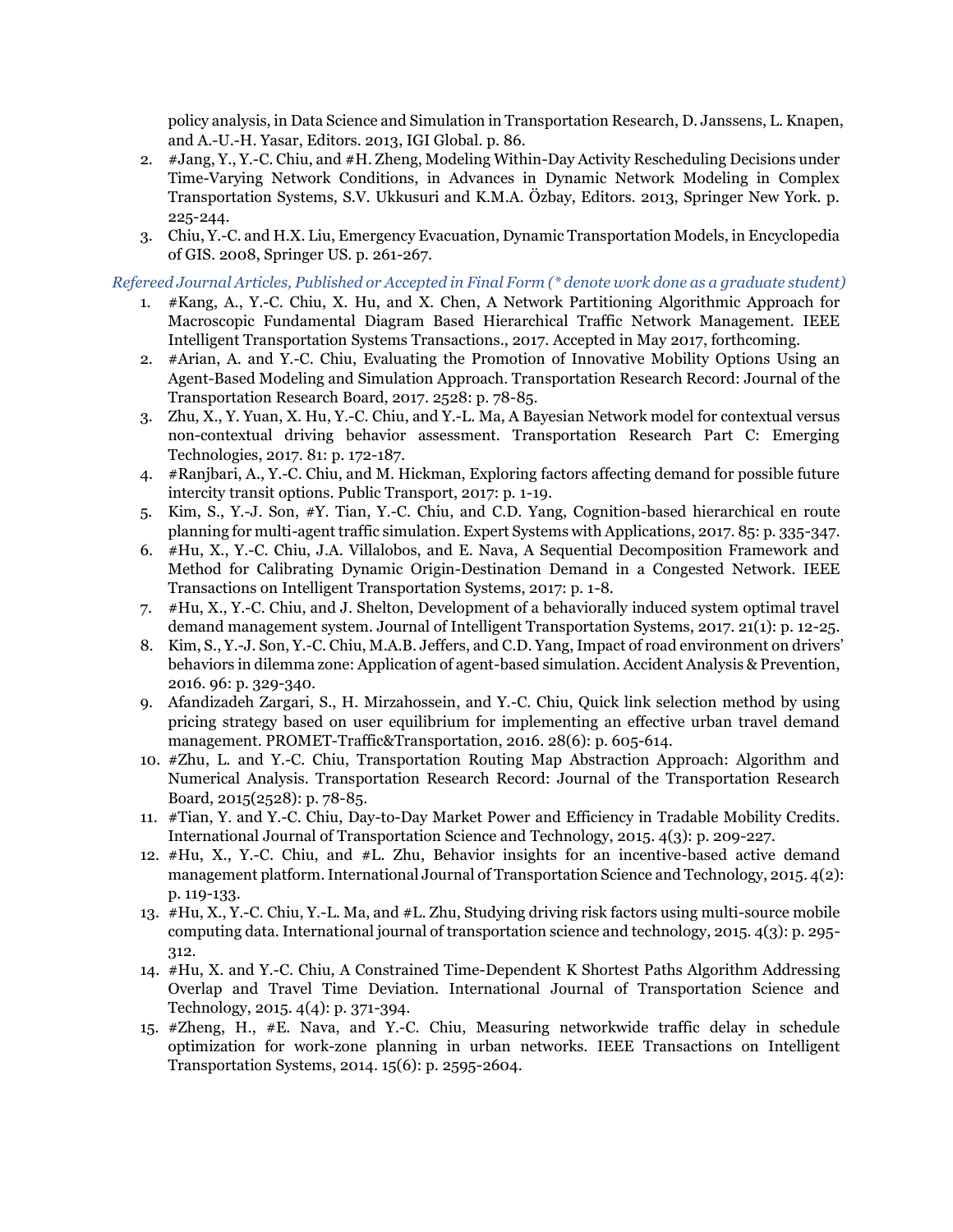- 16. #Zheng, H., Y.-C. Chiu, and P.B. Mirchandani, A heuristic algorithm for the earliest arrival flow with multiple sources. Journal of Mathematical Modelling and Algorithms in Operations Research, 2014. 13(2): p. 169-189.
- 17. #Tian, Y. and Y.-C. Chiu, A variable time-discretization strategies-based, time-dependent shortest path algorithm for dynamic traffic assignment. Journal of Intelligent Transportation Systems, 2014. 18(4): p. 339-351.
- 18. Nassir, N., M. Hickman, #H. Zheng, and Y.-C. Chiu, Network flow solution method for optimal evacuation traffic routing and signal control with nonuniform threat. Transportation Research Record: Journal of the Transportation Research Board, 2014(2459): p. 54-62.
- 19. Khani, A., #B. Bustillos, H. Noh, Y.-C. Chiu, and M. Hickman, Modeling transit and intermodal tours in a dynamic multimodal network. Transportation Research Record: Journal of the Transportation Research Board, 2014(2467): p. 21-29.
- 20. Zhu, X., #X. Hu, and Y.-C. Chiu, Design of Driving Behavior Pattern Measurements Using Smartphone Global Positioning System Data. International Journal of Transportation Science and Technology, 2013. 2(4): p. 269-288.
- 21. #Zheng, H., Y.-C. Chiu, and P.B. Mirchandani, On the system optimum dynamic traffic assignment and earliest arrival flow problems. Transportation Science, 2013. 49(1): p. 13-27.
- 22. Stamos, I., J.M.S. Grau, E. Mitsakis, G. Aifadopoulou, and Y.-C. Chiu, On criticality assessment based evacuation modeling: empirical findings. Journal of Traffic and Logistics Engineering, 2013. 1(2): p. 148-152.
- 23. Machiani, S., P. Murray-Tuite, A. Jahangiri, S. Liu, B. Park, Y.-C. Chiu, and B. Wolshon, No-notice evacuation management: ramp closures under varying budgets and demand scenarios. Transportation Research Record: Journal of the Transportation Research Board, 2013(2376): p. 27-37.
- 24. #Tian, Y. and Y.-C. Chiu, Numerical Analysis for Adaptive Traffic Simulation. Transportation Research Record: Journal of the Transportation Research Board, 2012(2316): p. 132-139.
- 25. Pendyala, R., K. Konduri, Y.-C. Chiu, M. Hickman, H. Noh, P. Waddell, L. Wang, D. You, and B. Gardner, Integrated land use-transport model system with dynamic time-dependent activity-travel microsimulation. Transportation Research Record: Journal of the Transportation Research Board, 2012(2303): p. 19-27.
- 26. #Nava, E.J. and Y.-C. Chiu, A temporal domain decomposition algorithmic scheme for large-scale dynamic traffic assignment. International Journal of Transportation Science and Technology, 2012.  $1(1)$ : p. 1-24.
- 27. #Hu, X., S. Gao, Y.-C. Chiu, and D.-Y. Lin, Modeling routing behavior for vacant taxicabs in urban traffic networks. Transportation Research Record: Journal of the Transportation Research Board, 2012(2284): p. 81-88.
- 28. #Zheng, H. and Y.-C. Chiu, A network flow algorithm for the cell-based single-destination system optimal dynamic traffic assignment problem. Transportation Science, 2011. 45(1): p. 121-137.
- 29. Paz, A. and Y.-C. Chiu, Adaptive traffic control for large-scale dynamic traffic assignment applications. Transportation Research Record: Journal of the Transportation Research Board, 2011(2263): p. 103-112.
- 30. #Bustillos, B.I., J. Shelton, and Y.-C. Chiu, Urban university campus transportation and parking planning through a dynamic traffic simulation and assignment approach. Transportation planning and technology, 2011. 34(2): p. 177-197.
- 31. #Bustillos, B. and Y.-C. Chiu, Real-time freeway-experienced travel time prediction using N-curve and k nearest neighbor methods. Transportation Research Record: Journal of the Transportation Research Board, 2011(2243): p. 127-137.
- 32. #Zheng, H., Y.-C. Chiu, P. Mirchandani, and M. Hickman, Modeling of evacuation and background traffic for optimal zone-based vehicle evacuation strategy. Transportation Research Record: Journal of the Transportation Research Board, 2010(2196): p. 65-74.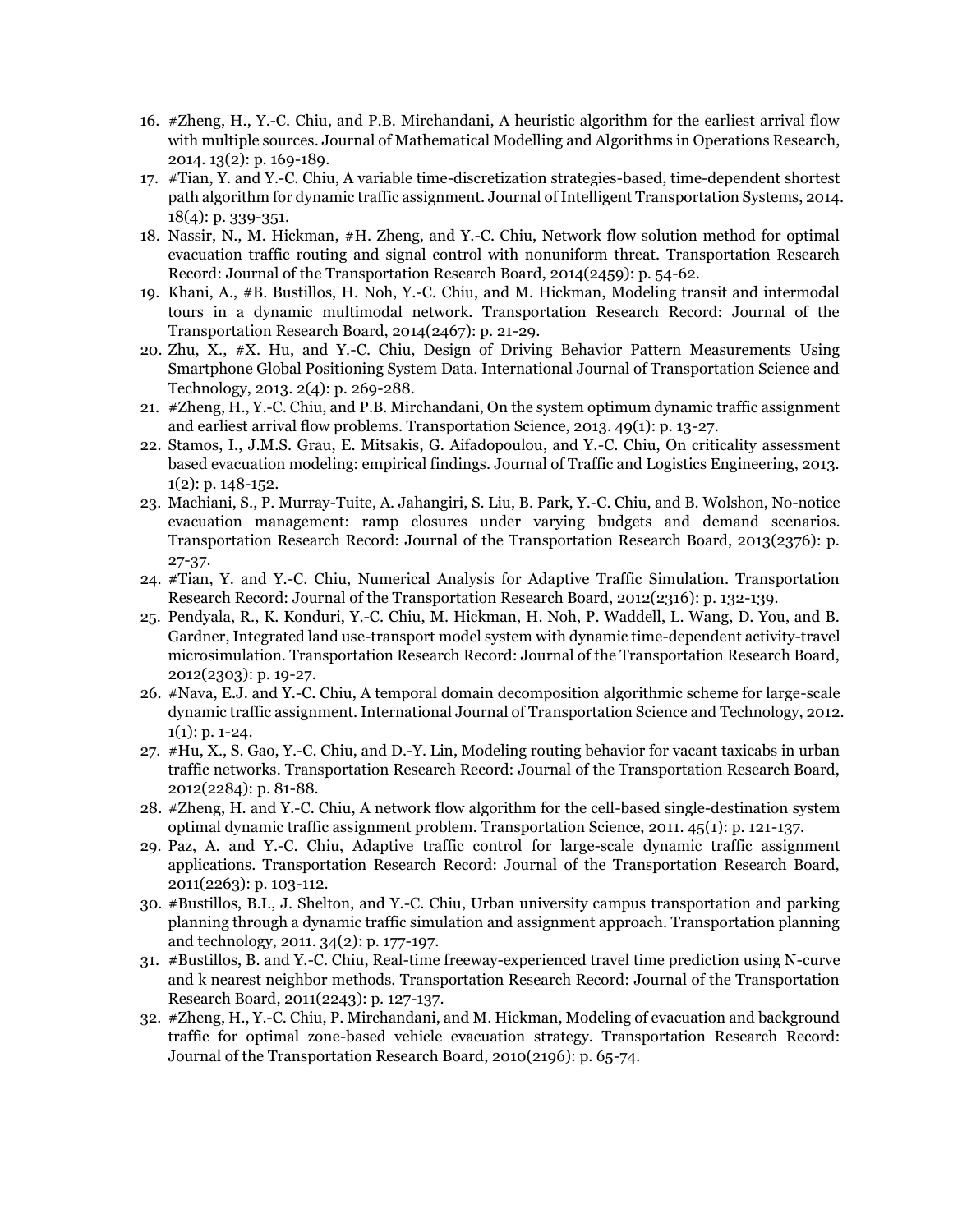- 33. Gao, Y., Y.-C. Chiu, #S. Wang, and S. Küçükyavuz, Optimal refueling station location and supply planning for hurricane evacuation. Transportation Research Record: Journal of the Transportation Research Board, 2010(2196): p. 56-64.
- 34. Chiu, Y.-C., #L. Zhou, and #H. Song, Development and calibration of the anisotropic mesoscopic simulation model for uninterrupted flow facilities. Transportation Research Part B: Methodological, 2010. 44(1): p. 152-174.
- 35. Noh, H., Y.-C. Chiu, #H. Zheng, M. Hickman, and P. Mirchandani, Approach to modeling demand and supply for a short-notice evacuation. Transportation Research Record: Journal of the Transportation Research Board, 2009(2091): p. 91-99.
- 36. Chiu, Y.-C., #H. Zheng, #J.A. Villalobos, W. Peacock, and R. Henk, Evaluating regional contra-flow and phased evacuation strategies for Texas using a large-scale dynamic traffic simulation and assignment approach. Journal of Homeland Security and Emergency Management, 2008. 5(1).
- 37. Chiu, Y.-C. and P.B. Mirchandani, Online behavior-robust feedback information routing strategy for mass evacuation. IEEE Transactions on Intelligent Transportation Systems, 2008. 9(2): p. 264- 274.
- 38. Chiu, Y.-C., X. Zhou, and #J. Hernandez, Evaluating urban downtown one-way to two-way street conversion using multiple resolution simulation and assignment approach. Journal of Urban Planning and Development, 2007. 133(4): p. 222-232.
- 39. Chiu, Y.-C., #H. Zheng, #J. Villalobos, and #B. Gautam, Modeling no-notice mass evacuation using a dynamic traffic flow optimization model. IIE Transactions, 2007. 39(1): p. 83-94.
- 40. Chiu, Y.-C. and #H. Zheng, Real-time mobilization decisions for multi-priority emergency response resources and evacuation groups: model formulation and solution. Transportation Research Part E: Logistics and Transportation Review, 2007. 43(6): p. 710-736.
- 41. Chiu, Y.-C. and N. Huynh, Location configuration design for dynamic message signs under stochastic incident and ATIS scenarios. Transportation Research Part C: Emerging Technologies, 2007. 15(1): p. 33-50.
- 42. Chen, H.-K., H.-W. Chou, and Y.-C. Chiu, On the modeling and solution algorithm for the reverse logistics recycling flow equilibrium problem. Transportation Research Part C: Emerging Technologies, 2007. 15(4): p. 218-234.
- 43. Bai, S., Y.-C.E. Chiu, and D.A. Niemeier, A comparative analysis of using trip-based versus linkbased traffic data for regional mobile source emissions estimation. Atmospheric Environment, 2007. 41(35): p. 7512-7523.
- 44. Gharaibeh, N.G., Y.-C. Chiu, and P.L. Gurian, Decision methodology for allocating funds across transportation infrastructure assets. Journal of infrastructure systems, 2006. 12(1): p. 1-9.
- 45. Huynh, N., \*Y.-C. Chiu, and H. Mahmassani, Finding near-optimal locations for variable message signs for real-time network traffic management. Transportation Research Record: Journal of the Transportation Research Board, 2003(1856): p. 34-53.
- 46. \*Chiu, Y.-C. and H. Mahmassani, Routing profile updating strategies for online hybrid dynamic traffic assignment operation. Transportation Research Record: Journal of the Transportation Research Board, 2003(1857): p. 39-47.
- 47. Tsaur, S.-H., Y.-C. Chiu, and C.-H. Huang, Determinants of guest loyalty to international tourist hotels—a neural network approach. Tourism Management, 2002. 23(4): p. 397-405.
- 48. \*Chiu, Y.-C. and H. Mahmassani, Hybrid real-time dynamic traffic assignment approach for robust network performance. Transportation Research Record: Journal of the Transportation Research Board, 2002(1783): p. 89-97.
- 49. Abdelghany, A., H. Mahmassani, and \*Y.-C. Chiu, Spatial microassignment of travel demand with activity trip chains. Transportation Research Record: Journal of the Transportation Research Board, 2001(1777): p. 36-46.
- 50. Tsaur, S.-H., Y.-L. Chang, and Y.-C. Chiu, Determinants of Guest Loyalty to International Tourist Hotels-A Neural Network Approach. 觀光研究學報, 1999. 5(1): p. 65-75.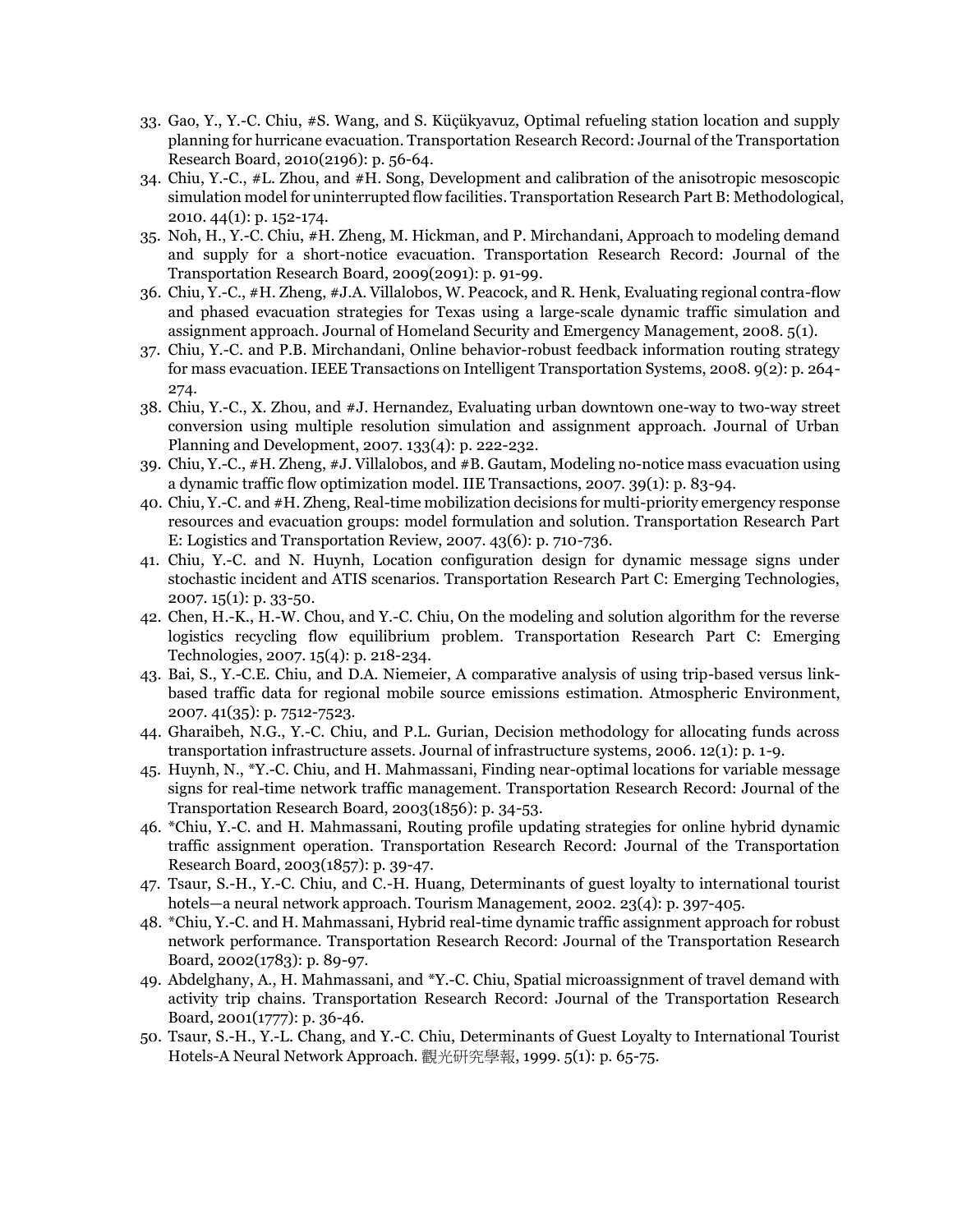51. \*Chiu, Y.-C. and G.-H. Tzeng, The market acceptance of electric motorcycles in Taiwan experience through a stated preference analysis. Transportation Research Part D: Transport and Environment, 1999. 4(2): p. 127-146.

#### *Refereed Conference Proceedings*

- 1. #Zhu, L., Y.-C. Chiu, and Y. Chen. Traffic Analysis Network Abstraction Approach: Framework and Numerical Analysis. in Transportation Research Board 96th Annual Meeting Transportation Research Board. 2017.
- 2. Koulakezian, A., H. Abdelgawad, A. Tizghadam, Y.-C. Chiu, B. Abdulhai, and A. Leon-Garcia. Robustness in Roadway Networks: A Hybrid Approach. in Transportation Research Board 96th Annual Meeting Transportation Research Board. 2017.
- 3. #Hu, X., X. Zhu, Y. Yuan, A. Rehan, Y.-C. Chiu, and M. Zmud. A Multi-resolution Approach to Investigate the Impacts of Pre-planned Road Capacity Reduction Based on Smartphone GPS Trajectory Data-A Case Study of MoPac Expressway in Austin, Texas. in Transportation Research Board 96th Annual Meeting Transportation Research Board. 2017.
- 4. #Tian, Y., M. Zmud, Y.-C. Chiu, D. Carey, J. Dale, D. Smarda, R. Lehr, and R. James. Quality Assessment of Social Media Traffic Reports-A Field Study in Austin, Texas. in Transportation Research Board 95th Annual Meeting. 2016.
- 5. #Ranjbari, A., Y.-C. Chiu, and M. Hickman. Flexpress: A Flexible High-Speed Intercity Transit Service. in International Conference on Transportation and Development 2016. 2016.
- 6. #Ranjbari, A., Y.-C. Chiu, and M. Hickman. An Interactive Preference Analysis Method for Evaluating Possible Intercity Transit Options. in Proceedings of Conference on Advanced Systems of Transportation (CASPT). 2015.
- 7. Koulakezian, A., B. Graydon, H. Abdelgawad, B. Abdulhai, Y.-C. Chiu, and A. Leon-Garcia. Speedup of DTA-based simulation of large metropolises for quasi real-time ITS applications. in Intelligent Transportation Systems (ITSC), 2015 IEEE 18th International Conference on. 2015. IEEE.
- 8. #Tian, Y. and Y.-C. Chiu. A Computational Efficient Approach to Retaining Zone Pair Travel Time Information in Dynamic Traffic Assignment for Activity-based Model Integration. in Transportation Research Board 93rd Annual Meeting. 2014.
- 9. Nassir, N., M. Hickman, #H. Zheng, and Y.-C. Chiu. Network Flow Solution Method for Optimal Integrated Traffic Routing and Signal Timing to Evacuate Urban Networks with Varying Threat Levels. in Transportation Research Board 93rd Annual Meeting. 2014.
- 10. Kim, S., Y.-J. Son, #Y. Tian, Y.-C. Chiu, and C.D. Yang. Hierarchical en-route planning under the extended belief-desire-intention (E-BDI) framework. in IIE Annual Conference. Proceedings. 2014. Institute of Industrial and Systems Engineers (IISE).
- 11. Kim, S., Y.-J. Son, #Y. Tian, and Y.-C. Chiu. Drivers' en-route divergence behavior modeling using Extended Belief-Desire-Intention (E-BDI) framework. in Proceedings of the 2014 Winter Simulation Conference. 2014. IEEE Press.
- 12. Chiu, Y.-C., Y.-L. Ma, and #X. Hu. Identifying Driving Risk Factors to Support Usage-Based Insurance using Smartphone Personalized Driving Data. in Workshops on Big Data and Urban Informatics. 2014.
- 13. #Zheng, H., #E.J. Nava, Y.-C. Chiu, M. Xyntarakis, P. Sabina, and E. Erik. Development and Calibration of Daily Regional Dynamic Traffic Assignment Model: Case Study for Denver, Colorado, Region. in Transportation Research Board 92nd Annual Meeting. 2013.
- 14. #Tokishi, J. and Y.-C. Chiu. Evaluation and Improvement of Consistency of Hybrid and Multi-Resolution Traffic Simulation Models. in 92nd Annual Meeting of the Transportation Research Board, Washington, DC. 2013.
- 15. Nassir, N., #H. Zheng, M. Hickman, and Y.-C. Chiu. Optimal traffic routing for large-scale evacuation in urban networks with various threat levels. in Transportation Research Board 92nd Annual Meeting. 2013.
- 16. Konduri, K.C., R.M. Pendyala, D. You, Y.-C. Chiu, M.D. Hickman, H. Noh, P. Waddell, L. Wang, and B. Gardner. Reflecting Impacts of Systemwide Pricing Strategies in an Integrated Continuous-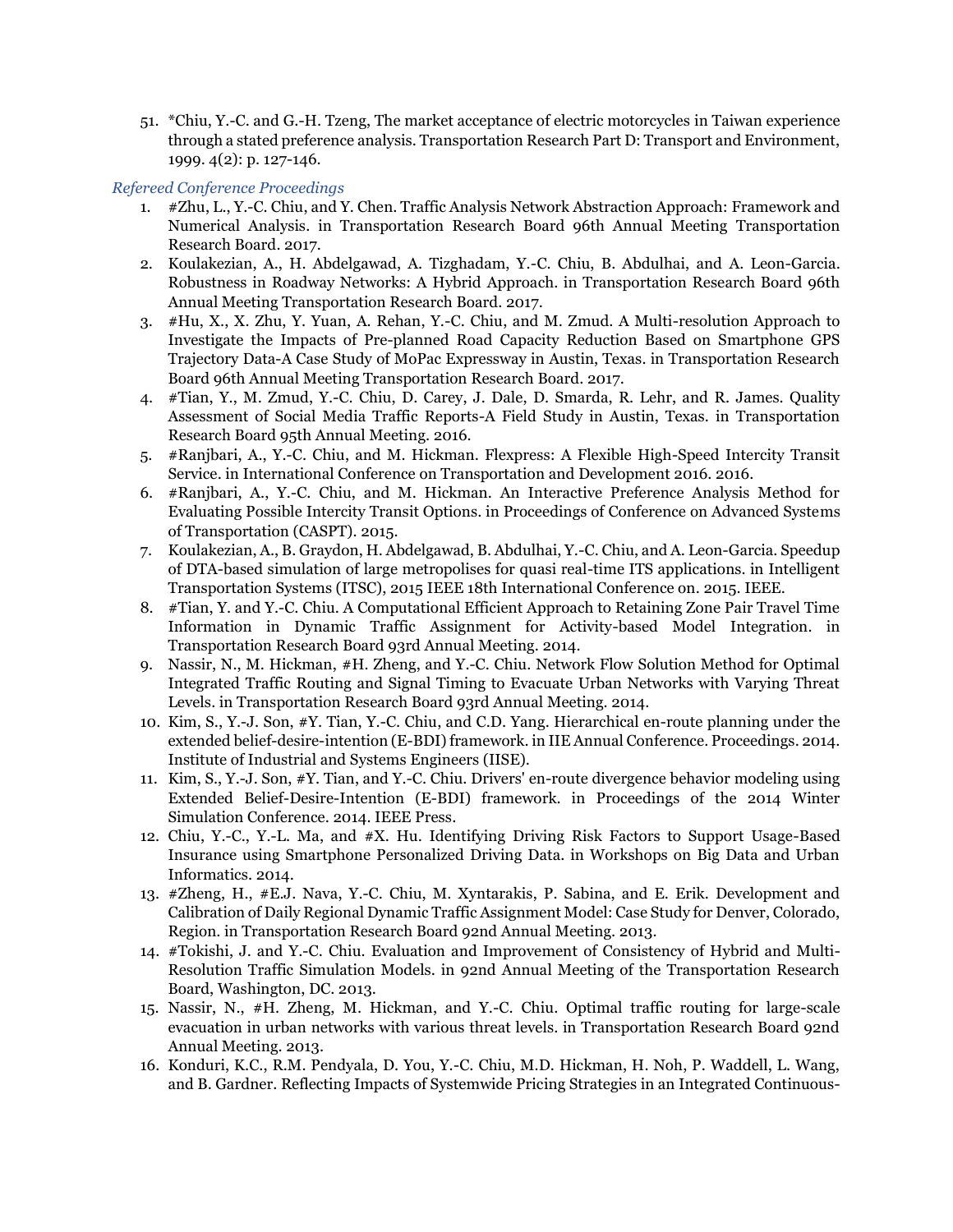Time Prism-Constrained Activity-Travel Simulator of Demand and Supply. in Transportation Research Board 92nd Annual Meeting. 2013.

- 17. Konduri, K.C., R.M. Pendyala, D. You, Y.-C. Chiu, M.D. Hickman, H. Noh, B. Gardner, P. Waddell, and L. Wang. Network-Sensitive Transport Modeling Framework for Evaluating Impacts of Network Disruptions on Traveler Choices Under Varying Levels of User Information Provision. in Transportation Research Board 92nd Annual Meeting. 2013.
- 18. Tung, R. and Y.-C. Chiu. Integration of Dynamic Traffic Assignment and Diurnal Departure Curve Estimation in a Four-Step Framework. in the 4th Innovation in Travel Modeling Conference. 2012.
- 19. Noh, H., A. Khani, M. Hickman, #Y. Tian, Y.-C. Chiu, and #J. Villalobos. Integrated vehicle and passenger simulation model considering a multimodal transportation network. in 4th Transportation Researcb Board Conference on Innovations in Travel Modeling (ITM), Tampa, FL. 2012.
- 20. #Nava, E., J. Shelton, and Y.-C. Chiu. Analyzing Impacts of Dynamic Reversible Lane Systems Using a Multiresolution Modeling Approach. in Transportation Research Board 91st Annual Meeting Transportation Research Board. 2012.
- 21. #Zheng, H., #E. Nava, and Y.-C. Chiu. Evaluating active traffic and demand management strategies for congested tourism traffic corridor. in Intelligent Transportation Systems (ITSC), 2011 14th International IEEE Conference on. 2011. IEEE.
- 22. #Tian, Y., Y.-C. Chiu, and Y. Gao. Variable time discretization for a time-dependent shortest path algorithm. in Intelligent Transportation Systems (ITSC), 2011 14th International IEEE Conference on. 2011. IEEE.
- 23. #Tian, Y. and Y.-C. Chiu. Anisotropic mesoscopic traffic simulation approach to support large-scale traffic and logistic modeling and analysis. in Proceedings of the Winter Simulation Conference. 2011. Winter Simulation Conference.
- 24. Lin, J., Y.-C. Chiu, S. Vallamsundar, and S. Bai. Integration of MOVES and dynamic traffic assignment models for fine-grained transportation and air quality analyses. in Integrated and Sustainable Transportation System (FISTS), 2011 IEEE Forum on. 2011. IEEE.
- 25. #Hu, X. and Y.-C. Chiu. A new approach to calibrating time-dependent origin-destination departure profile for traffic simulation models. in Intelligent Transportation Systems (ITSC), 2011 14th International IEEE Conference on. 2011. IEEE.
- 26. #Gao, Y. and Y.-C. Chiu. Hierarchical time-dependent shortest path algorithm for dynamic traffic assignment systems. in Intelligent Transportation Systems (ITSC), 2011 14th International IEEE Conference on. 2011. IEEE.
- 27. Chiu, Y.-C., S. Gao, D.-Y. Lin, and #X. Hu. A Routing Behavior Model for Vacant Taxi Cabs in Urban Traffic Networks. in The 11th Asia-Pacific Intelligent Transportation Systems Forums and Exhibits, Kaohsiung, Taiwan. 2011.
- 28. #Bustillos, B.I., Y.-C. Chiu, and V. Papayannoulis. Pre-trip and en-route multi-modal travel decisions considering habitual travel times under unexpected incident scenarios. in Intelligent Transportation Systems (ITSC), 2011 14th International IEEE Conference on. 2011. IEEE.
- 29. Tung, R., Z. Wang, and Y.-C. Chiu. Integration of dynamic traffic assignment in a four-step model framework–a deployment case study in Seattle model. in Proc., Third Conference on Innovations in Travel Modeling. 2010.
- 30. Pendyala, R.M., Y.-C. Chiu, P. Waddell, M. Hickman, K.C. Konduri, and B. Sana. The design of an integrated model of the urban continuum—location choices, activity-travel behavior, and dynamic traffic patterns. in the 12th World Congress of Transport Research, Lisbon, Portugal. 2010.
- 31. Pendyala, R.M., Y.-C. Chiu, M. Hickman, P. Waddell, and B. Gardner. Towards an integrated model of location choices, activity-travel behavior, and dynamic traffic patterns. in 3rd TRB Conference on Innovations in Travel Modeling. 2010.
- 32. Mirchandani, P.B., D. Anjos, M.D. Hickman, S. Lee, and Y.-C. Chiu. Data Collection and Calibration of Simulation Models of Border Inspection Facilities. in Transportation Research Board 89th Annual Meeting. 2010.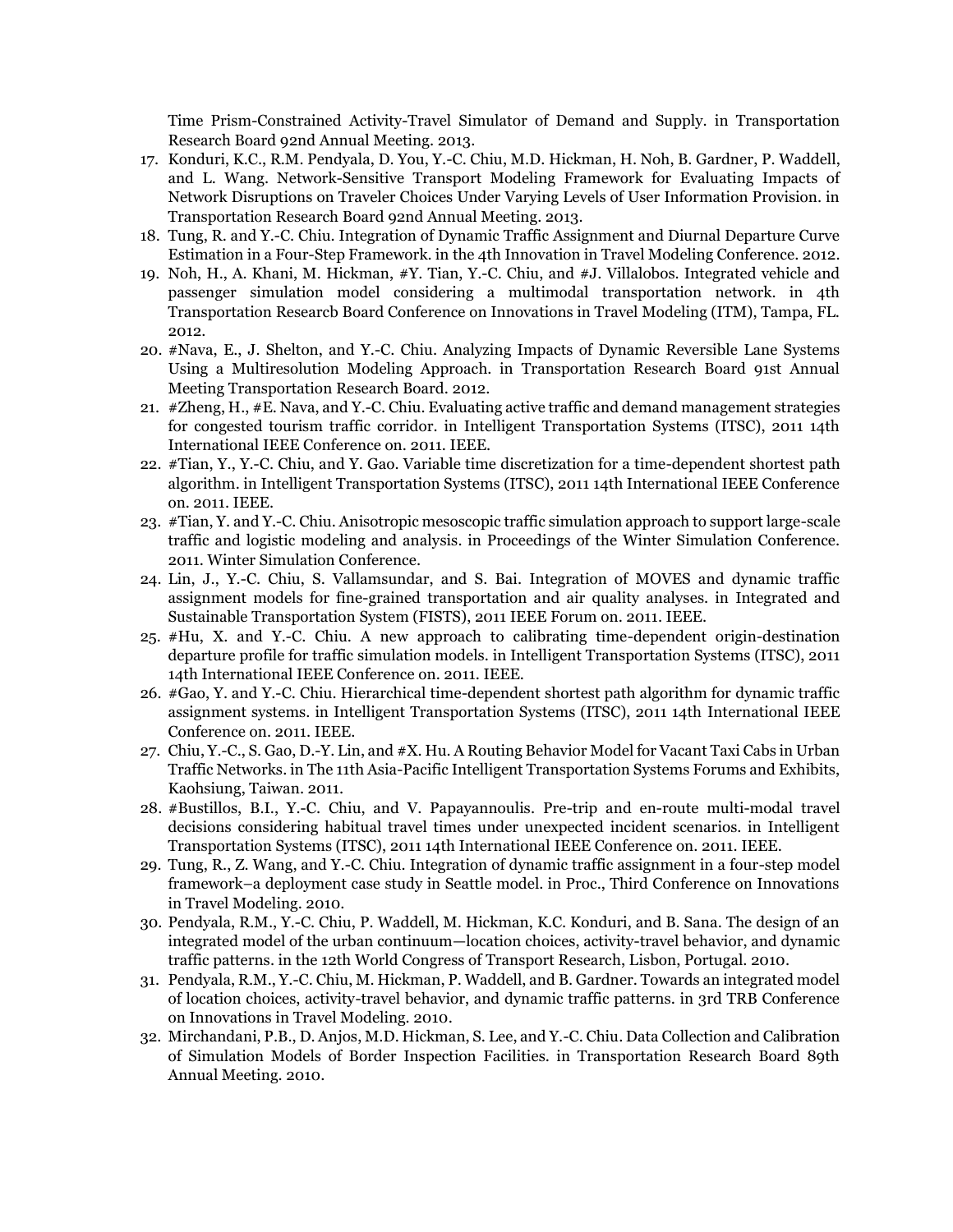- 33. #Jang, Y. and Y.-C. Chiu. Within-day schedule adjustment decision process in a dynamic traffic simulation and assignment framework. in The 3rd Conference on Innovations in Travel Modeling, Tempe, Arizona. 2010.
- 34. #Hernandez, J., Y.-C. Chiu, and H. Yang. Statistical Assessment of Impact of Dynamic Message Signs on Highway Traffic Redistribution. in Transportation Research Board 89th Annual Meeting. 2010.
- 35. #Villalobos, J.A., Y.-C. Chiu, and P.B. Mirchandani. Numerical performance of spatially and temporally scalable Dynamic traffic simulation and assignment system MALTA. in Transportation Research Board 88th Annual Meeting Transportation Research Board. 2009.
- 36. Pendyala, R., P. Waddell, Y.-C. Chiu, and M. Hickman. Integrated modeling of the urban built environment and activity-travel behavior in complex multimodal networks: conceptual framework, model design, and operational procedures. in International Association of Travel Behavior Research, Jaipur, India. 2009.
- 37. Ma, Y.-Y., Y.-C. Chiu, and X.-G. Yang. Urban traffic signal control network automatic partitioning using laplacian eigenvectors. in Intelligent Transportation Systems, 2009. ITSC'09. 12th International IEEE Conference on. 2009. IEEE.
- 38. Chiu, Y.-C. and #B. Bustillos. A gap function vehicle-based solution procedure for consistent and robust simulation-based dynamic traffic assignment. in Transportation Research Board 88th Annual Meeting Transportation Research Board. 2009.
- 39. #Shelton, J. and Y.-C. Chiu. Evaluation of managed ramp strategies for incident and congestion management. in Transportation Research Board 87th Annual Meeting. 2008.
- 40. Chiu, Y.-C. and #J.A. Villalobos. The anisotropic mesoscopic simulation model on the interrupted highway facilities. in symposium on the fundamental diagram. 2008.
- 41. Bai, S., Y.-C. Chiu, and D. Niemeier. Using Dynamic Assignment to improve regional mobile emissions estimation. in Transportation Research Board 87th Annual Meeting. 2008.
- 42. #Villalobos, J.A., Y.-C. Chiu, and P.B. Mirchandani. Network Partitioning Algorithm for Spatially Scalable Dynamic Traffic Assignment System. in Transportation Research Board 86th Annual Meeting Transportation Research Board. 2007.
- 43. #Villalobos, J., Y.-C. Chiu, #H. Zheng, and #B. Gautam. Modeling and solving optimal evacuation destination-route-flow-staging problem for no-notice extreme events. in Transportation Research Board 85th Annual Meeting. 2006.
- 44. #Villalobos, J.A., Y.-C. Chiu, P.L. Gurian, and J.M.C. Heyman. Development of a multi-resolution large-scale vehicular traffic simulation and assignment model to assess impact of port-of-entry on regional infrastructure. in Computing in Civil Engineering. 2005.
- 45. Gurian, P.L., F. Castro, and Y.-C. Chiu. A Bayesian Monte Carlo Approach to Model Calibration for Queuing Systems. in The 84th Annual of Meeting of TRB. 2005.
- 46. Chiu, Y.-C., #L. Zhou, and H.M. Zhang. Modeling Uninterrupted Highway Traffic Flow Using an Anisotropic Mesoscopic Simulation Approach. in Computing in Civil Engineering. 2005.
- 47. Chiu, Y.-C., P. Korada, and P.B. Mirchandani. Dynamic traffic management for evacuation. in 84th annual meeting of the Transportation Research Board, Washington, DC. 2005.
- 48. Chiu, Y.-C. and C. Hass. Making ITS communication technology acquisition decisions under uncertainty. in Intelligent Transportation Systems, 2004. Proceedings. The 7th International IEEE Conference on. 2004. IEEE.
- 49. Chiu, Y.-C. Traffic scheduling simulation and assignment for area-wide evacuation. in Intelligent Transportation Systems, 2004. Proceedings. The 7th International IEEE Conference on. 2004. IEEE.
- 50. Chiu, Y. Improving Wireless Telecommunication Technology Acquisition Process for Intelligent Transportation Systems Applications Through Knowledge Management. in At the Crossroads: Integrating Mobility Safety and Security. ITS America 2004, 14th Annual Meeting and Exposition. 2004.
- 51. \*Chiu, Y.-C. and H.S. Mahmassani. Toward hybrid dynamic traffic assignment-models and solution procedures. in Intelligent Transportation Systems, 2001. Proceedings. 2001 IEEE. 2001. IEEE.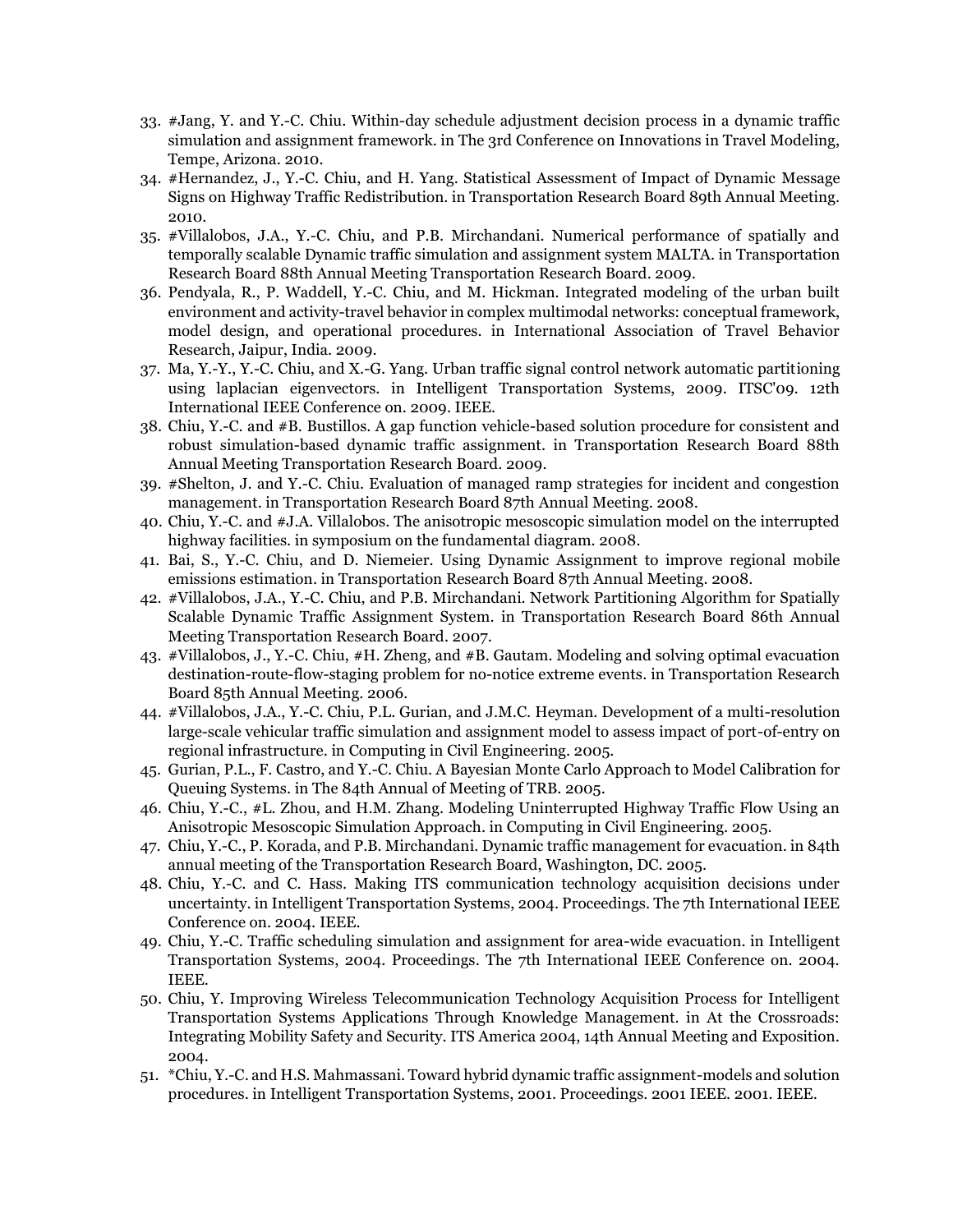- 52. \*Chiu, Y.-C., N. Huynh, and H.S. Mahmassani. Determining optimal locations for variable message signs under stochastic incident scenarios. in Transportation Research Board 80th Annual Meeting. 2001.
- 53. Valdez-Diaz, D., \*Y.-C. Chiu, and H. Mahmassani. Optimal time dependent variable message sign diversion strategy. in 79th Annual Meeting of the TRB, Washington DC. 2000.

#### Work in Progress

- 1. #Arian, A., and Chiu, Y.-C. Evaluating Carpooling Opportunities among Multimodal Options Using a Supernetwork Approach. Transportmetrica A: Transport Science. Under Review.
- 2. #Arian, A., and Chiu, Y.-C. How to design a better MaaS system Insights from a navigation app and Markov Clustering method, Intelligent Transportation Systems, 2017. ITSC'17. 20th International IEEE Conference on. Under Review.
- 3. #Arian, A., Ermagun A., and Chiu, Y.-C. Characterizing Activity Patterns Using Co-Clustering and User-Activity Network. IEEE Intelligent Transportation Systems (ITSC). Under Review.
- 4. #Tian, Y. and Y.-C. CHIU, A Trajectory-Mining Approach to Derive Travel Time Skim Matrix in Dynamic Traffic Assignment. Networks and Spatial Economics, 2017. Under Review.

#### Conferences/Scholarly Presentations (# denotes my student)

- 1. #Arian, A., Chiu, Y.-C., Personalized Multimodal Mobility Options Discovery In A Social Structure, 2016 INFORMS Annual Meeting, Nashville, TN, 2016.
- 2. #Arian, A., Chiu, Y.-C., Evaluating Start Ups Marketing Strategies Using An Agent Based Modeling And Simulation Approach, INFORMS Annual Meeting, Nashville, TN, 2016.
- 3. #Arian, A., Chiu, Y.-C., Evaluating Start Ups Marketing Strategies Using An Agent Based Modeling And Simulation Approach, INFORMS Annual Meeting, Philadelphia, PA, 2015.
- 4. #Arian, A., Chiu, Y.-C., Temporal-Spatial Domain Trajectory Matching Algorithm, INFORMS Annual Meeting, Philadelphia, PA, 2015.
- 5. #Arian, A., Chiu, Y.-C., How to Attract More Transit Ridership, Lead Generation Targeting Marketing. The 8th International Travel Demand Management Symposium, Tucson, AZ, 2015.
- 6. Chiu, Y.-C., Y.-L. Ma and #X. Hu. Identifying Driving Risk Factors to Support Usage-Based Insurance using Smartphone Personalized Driving Data." Workshops on Big Data and Urban Informatics, 2014.
- 7. Kim, S., Y.-J. Son, Y. Tian and Y.-C. Chiu. Drivers' en-route divergence behavior modeling using Extended Belief-Desire-Intention (E-BDI) framework. Simulation Conference (WSC), Winter, IEEE. 2014
- 8. Xi, H., S. Kim, Y. Feng, Y.-J. Son, L. Head, H. Zheng, Y.-C. Chiu and C. Y. D. Yang. Drivers' Behavior Modeling and Analysis in Dilemma Zone. Conference on Agent-Based Modeling in Transportation Planning and Operations, Blackberg, Virginia. 2013.
- 9. #Hoffer, P. Y.-C. Chiu. A Hierarchical Urban Control Problem. INFORMS Annual Meeting, 2012.
- 10. #Zhu, L. Y.-C. Chiu, On the Link Travel Time Imputation Methods. INFORMS Annual Meeting, 201.
- 11. Tung. R. Y.-C. Chiu, S. Sun. Integration of Dynamic Traffic Assignment in a Four-Step Model Framework – A Deployment Case Study in PSRC Model. The  $13<sup>th</sup> TRB$  National Transportation Planning Applications Conference. 2011.
- 12. Lin, J. S. Vallamsundar, Y.-C. Chiu, B. Song, E Douglas. Enhancing MOVES Transportation and Air Quality Analyses by Integrating with Dynamic Traffic Assignment Models. The 13th TRB National Transportation Planning Applications Conference. 2011.
- 13. Chiu. Y.-C. Analysis, Simulation and Modeling for Intelligent Transportation Systems Planning and Integrated Corridor Management. International Symposium on ITS Research. Taipei, Taiwan, 2011.
- 14. Chiu. Y.-C., S. Gao, D.-Y. Lin, #X, Hu. A Routing Behavior Model for Vacant Taxi Cabs in Urban Traffic Networks. 2011 ITS-AP Conference. Taipei, Taiwan, 2011.
- 15. Gao, S., #X. Hu, Y.-C. Chiu, D.-Y. Lin. A Routing Behavior Model for Vacant Taxi Cabs in Urban Traffic Networks. INFORMS Annual Meeting, 2011.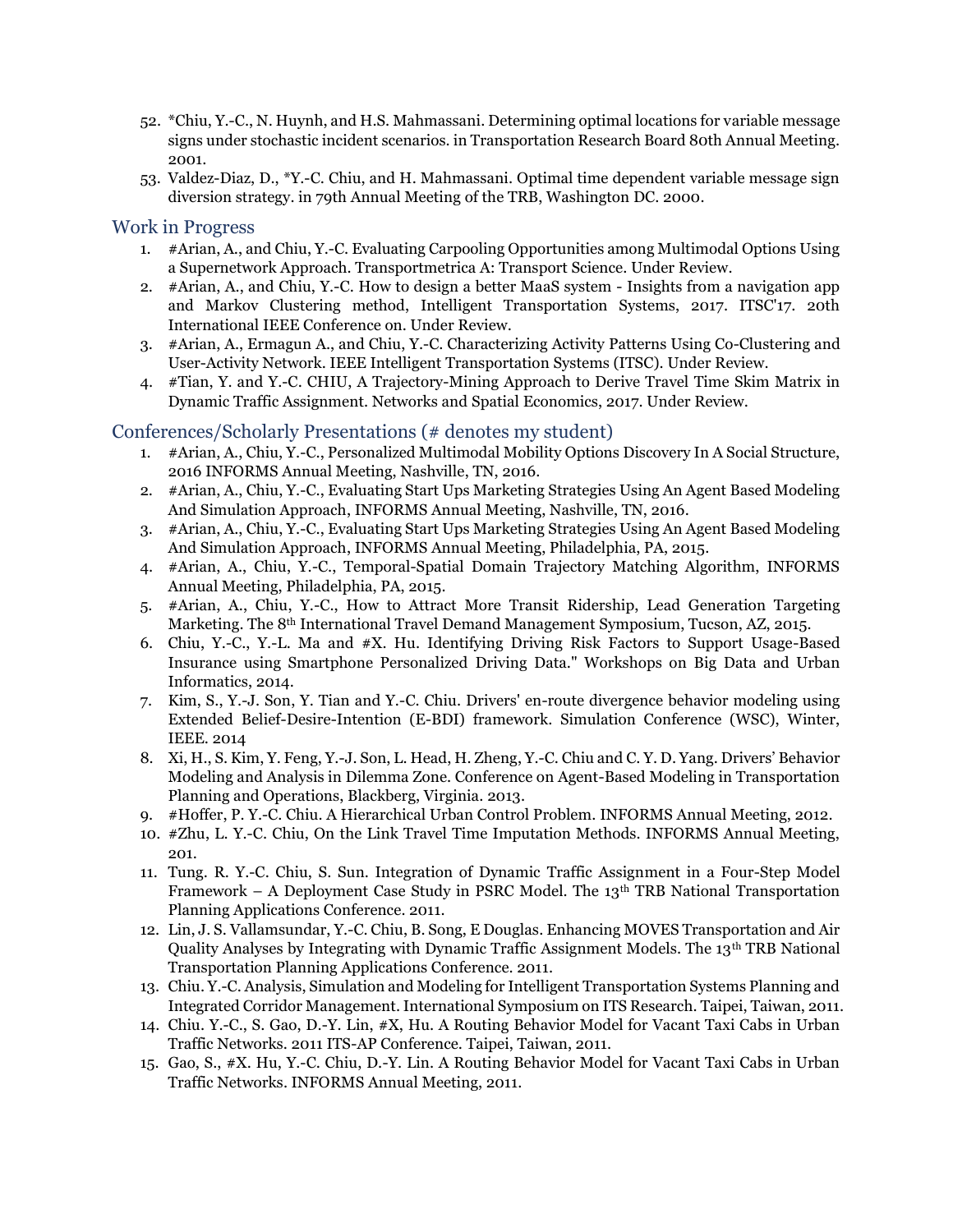- 16. Zheng, H. #C. Cai, V. Dixit, E. Nava, Y.-C. Chiu, E. Radwan. Optimization of Work-Zone Scheduling with Traffic Equilibrium. INFORMS Annual Meeting, 2011.
- 17. #Jang, Y., Y.-C. Chiu, Modeling Within-Day Schedule Adjustment Decision Consistent with Time-Varying Network Conditions, INFORMS Annual Meeting, 2011.
- 18. #Hu. X., Y.-C. Chiu. On a Two-stage Time-dependent OD Calibration Methodology for Matching Link Counts and Speed Profile. INFORMS Annual Meeting, 2011.
- 19. #Ye. T., Y.-C. Chiu. Variable Time Discretization for Time-Dependent Shortest Path Algorithms. INFORMS Annual Meeting, 2011.
- 20. #Zheng, H. Y.-C. Chiu, P Mirchandani. New look at system optimal dynamic traffic assignment and earliest arrival flow problems. INFORMS Annual Meeting, 2011.
- 21. #Zheng, H. Y.-C. Chiu, P Mirchandani. A Heuristic Algorithm for the Earliest Arrival Flow Problem with Multiple Sources. INFORMS Annual Meeting, 2011.
- 22. Murray-Tuite, P., B. Wolshon, S. Liu, B. Park, R. Venkatanarayana, Y.-C. Chiu, K. Hancock. Developing Origin-Destination Matrices for No-Notice Evacuation Simulation. ICEM11, 2011.
- 23. Chiu, Y.-C. Evaluating Regional Contra-Flow and Phased Evacuation Strategies for Central Texas Using a Large-Scale Dynamic Traffic Simulation and Assignment Approach. DHS Science Conference – 5th Annual University Network Summit, Washington, D. C. 2011.
- 24. #Villalobos, J, Y.-C., Chiu, PB Mirchandani, M. Hickman. Multi-Resolution Assignment and Loading of Transportation Activities (MALTA), ITS Arizona Annual Meeting, Phoenix, 2010.
- 25. #Yang, G., Y.-C. Chiu. Hierarchical Time-Dependent Shortest Path Algorithm (HTDSP) for Dynamic Traffic Assignment (DTA) Models, INFORMS Annual Meeting, 2010.
- 26. Tung, R, Y.-C. Chiu, Integration of Dynamic Traffic Assignment in a Four-Step Model Framework – A Deployment Case Study in Seattle Model, The 3<sup>rd</sup> Conference on Innovations in Travel Models (ITM2010), Tempe, AZ, 2010.
- 27. #Jang, Y., Y.-C. Chiu, Modeling Within-Day Schedule Adjustment Decision Consistent with Time-Varying Network Conditions, The 3rd Conference on Innovations in Travel Models (ITM2010), Tempe, AZ, 2010.

## Invited Presentations and Talks

- 1. Chiu, Y.-C. Mobility-as-a-Service & Tool (MaaS&T) Visions, Challenges, and Insights. Keynote Speaker, the 8th International Symposium on Travel Demand Management, Taipei, Taiwan, September 2017. Travel paid for.
- 2. Chiu, Y.-C. MaaS Up America! ACT TDM Webinar Series, May 2017.
- 3. Chiu, Y.-C. New Perspectives and Approaches in the Future Urban Mobility Management. Qatar Science and Technology Park and Qatar Computing Research Institute, Doha, Qatar, April 2017. Travel paid for.
- 4. Chiu, Y.-C. Building Public-Private Win-Win Data Exchange, Workshop on Designing Innovative Transportation Systems Solutions Starting with the Data, Berkeley National Laboratory, UC-Berkeley, May 2017.
- 5. Chiu, Y.-C., Mobility-as-a-Service and Tool (MaaS&T) Concept and Implementation. Keynote Speaker, special session to the Ministry of Transportation and Communications, Taipei, Taiwan, April, 2017, travel paid for.
- 6. Chiu, Y.-C. Real-Time Traveler Information Government and Business Roles and Delivery Beyond Providing Traveler Information, Tucson, Arizona, Roads and Streets Conference, 2017.
- 7. Chiu, Y.-C. Moving Dynamic Traffic Simulation and Assignment Models from Laboratory to Trench, and to an Integrated World, Zhejiang University, March, 2017, Travel paid for.
- 8. Chiu, Y.-C. Bridging Transportation System Management and Operations (TSM&O) and Active Demand Management (ADM) through Mobility Options Discovery and Engagement. Tongji University, Shanghai, China, May 2016.
- 9. Chiu, Y.-C. Simulation Modeling Why We Care? How to be Relevant? Smart Mobility Workshop, Oak Ridge National Laboratory, Oak Ridge, November 2016.
- 10. Chiu, Y.-C. Connected Cities Mobility Options Discovery and Engagement. IMSE Symposium, University of Texas El Paso, April 2016, Travel paid for.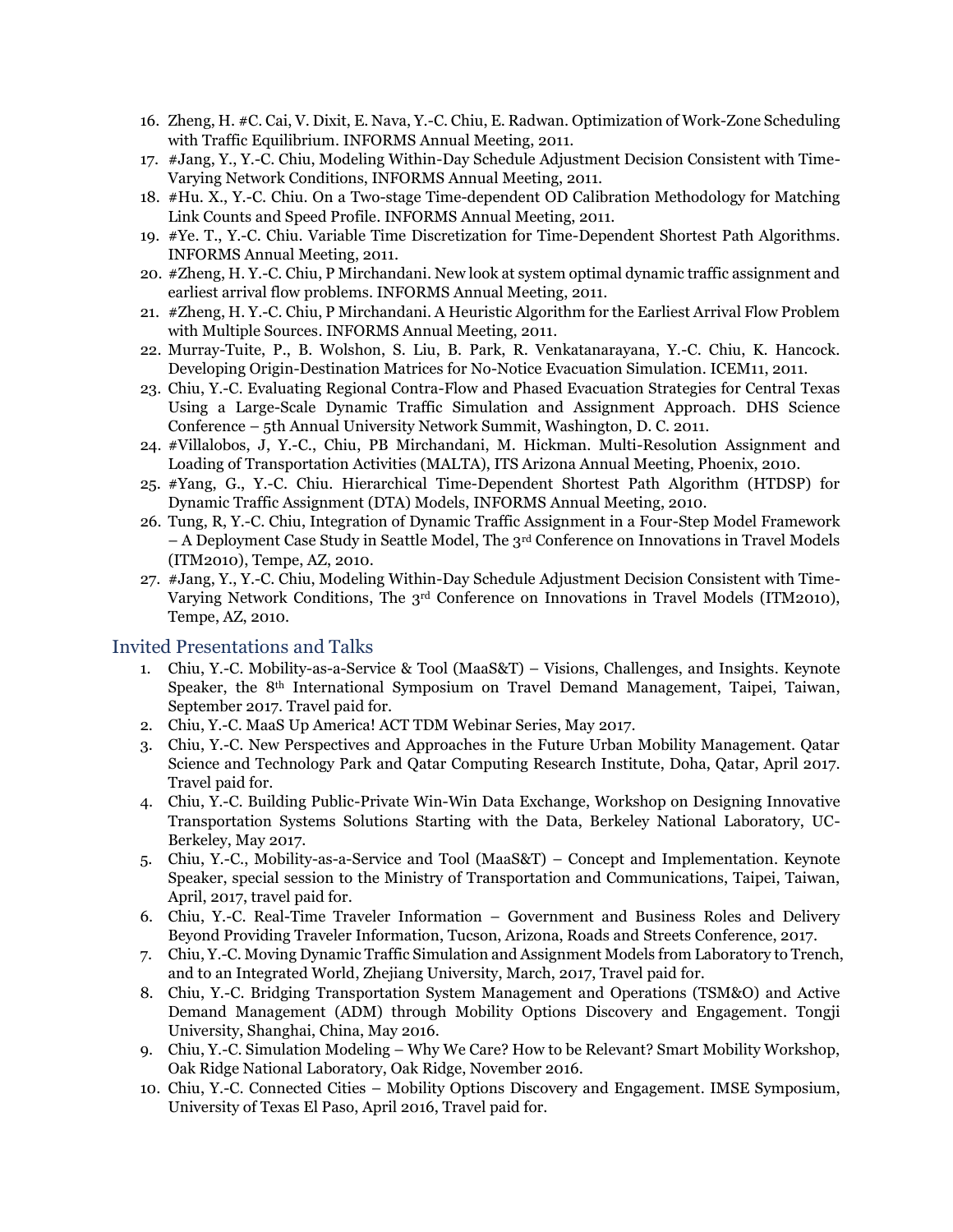- 11. Chiu, Y.-C. Traffic Modeling and Future Mobility Strategies. Shanghai Traffic Information Center, Shanghai, China. November 2015, Travel paid for.
- 12. Chiu, Y.-C. Achieving System Optimal through Incentive-Based Active Demand Management and Broader Impacts to Transportation Planning and Operations. Tongji University, Shanghai, China, November 2015. Travel paid for.
- 13. Chiu, Y.-C. Connected and Energy Efficient Cities. National Renewable Energy Laboratory. October 2015.
- 14. Chiu, Y.-C. Mobility Ecosystem Personalized Mobility Options Discovery and Behavior Change. CAAPS symposium, New York. July 2015.
- 15. Ranjbari A., Chiu, Y.-C. High Speed Bus Transit An Innovative Inter-City Transit Service for the Tucson-Phoenix Corridor, WTS, Tucson, March 2015.
- 16. Chiu, Y.-C. Lessons and Experiences from an Incentive-Based Active Mobility Management Approach, Travel Reduction Group, Pima Associations of Governments, February 2015.
- 17. Chiu, Y.-C. Metropia App and Implications for Travel Demand Management, D-STOP Symposium, University of Texas at Austin, March 2015. Travel paid for.
- 18. Chiu, Y.-C. Moving Dynamic Traffic Simulation and Assignment Models from Laboratory to Trench, and to an Integrated World, the 14<sup>th</sup> CICPT Conference, Changsha, China. July 2015. Travel paid for.
- 19. Chiu, Y.-C. The Journey and Future of Transportation Mobility Ecosystem, Shanghai Institute of Transportation Engineers, November 2014. Travel paid for.
- 20. Chiu, Y.-C. The Estimation and Use of Value of Travel Time Reliability for Multi-Modal Corridor Analysis. SHRP2 TCC Meeting, October 2014.
- 21. Chiu, Y.-C. Big Data by Incentive-based Active Traffic and Demand Management. Austin Technology Council Texas Big Data Conference. September 2014.
- 22. Chiu, Y.-C. New Concept and Paradigm for Urban Mobility Management Crowdsourced Data and Beyond. FHWA Crowdsourced Data Benefit Workshop, July 2014.
- 23. Chiu, Y.-C. Advancements in Regional Transportation Modeling Capability for Emergency Response, Recovery, and Resiliency. National Center for Research on Earthquake Engineering, Taipei, Taiwan, July 2014.
- 24. Chiu, Y.-C. New Concepts and Paradigm for Urban Mobility Management An Active Traffic and Demand Management Perspective. Ministry of Transportation and Communication, Taipei, Taiwan, July 2014.
- 25. Chiu, Y.-C. The Seed Metropia Synergy for a Better City Live. ThinkBIG Conference, Tucson, May 2014.
- 26. Chiu, Y.-C. Avoid Traffic, Get Rewarded Paradigm Shift for Urban Traffic Congestion Management through Active Transportation Demand Management and Mobile Computing. Dept of Civil Engineering, The University of Texas at Austin, February 2014.
- 27. Chiu, Y.-C. Solving Traffic Congestion Cooperation and Rewards. TEDx, December 2013 [\(https://www.youtube.com/watch?v=307qE6xLiPk\)](https://www.youtube.com/watch?v=307qE6xLiPk)
- 28. Chiu, Y.-C. An Active Traffic and Demand Management Technology through Real-Time Traffic Predication and Incentive. ITS Arizona Annual Conference, Phoenix, Arizona, September 2013.
- 29. Chiu, Y.-C. Simulation-based Dynamic Traffic Assignment: From the Labs to the Trenches, and Beyond. University of Hong Kong, Hong Kong, China, June 2013.
- 30. Chiu, Y.-C. Revisiting Vehicle Routing Problems with Dynamic Traffic Assignment. National Taiwan University of Science and Technology, Taipei, Taiwan, May 2013.
- 31. Chiu, Y.-C. Dynamic Traffic Modeling. Managed-Lane Modeling Practice Workshop, Orlando, FL. May 2013.
- 32. Chiu, Y.-C. The State of the Art in Urban Regional Transportation Dynamics Modeling The USA Experience. National Taiwan University. Taipei, Taiwan. April 2013. Travel paid for.
- 33. Zhang, H., Feng, Y., Chiu, Y.-C., Head, L., Son, Y.-J., Yang, D. Agent-based Simulation and Modeling in Transportation Applications – State of the Art. Agent-Based Simulation Workshop, FHWA. March 2013.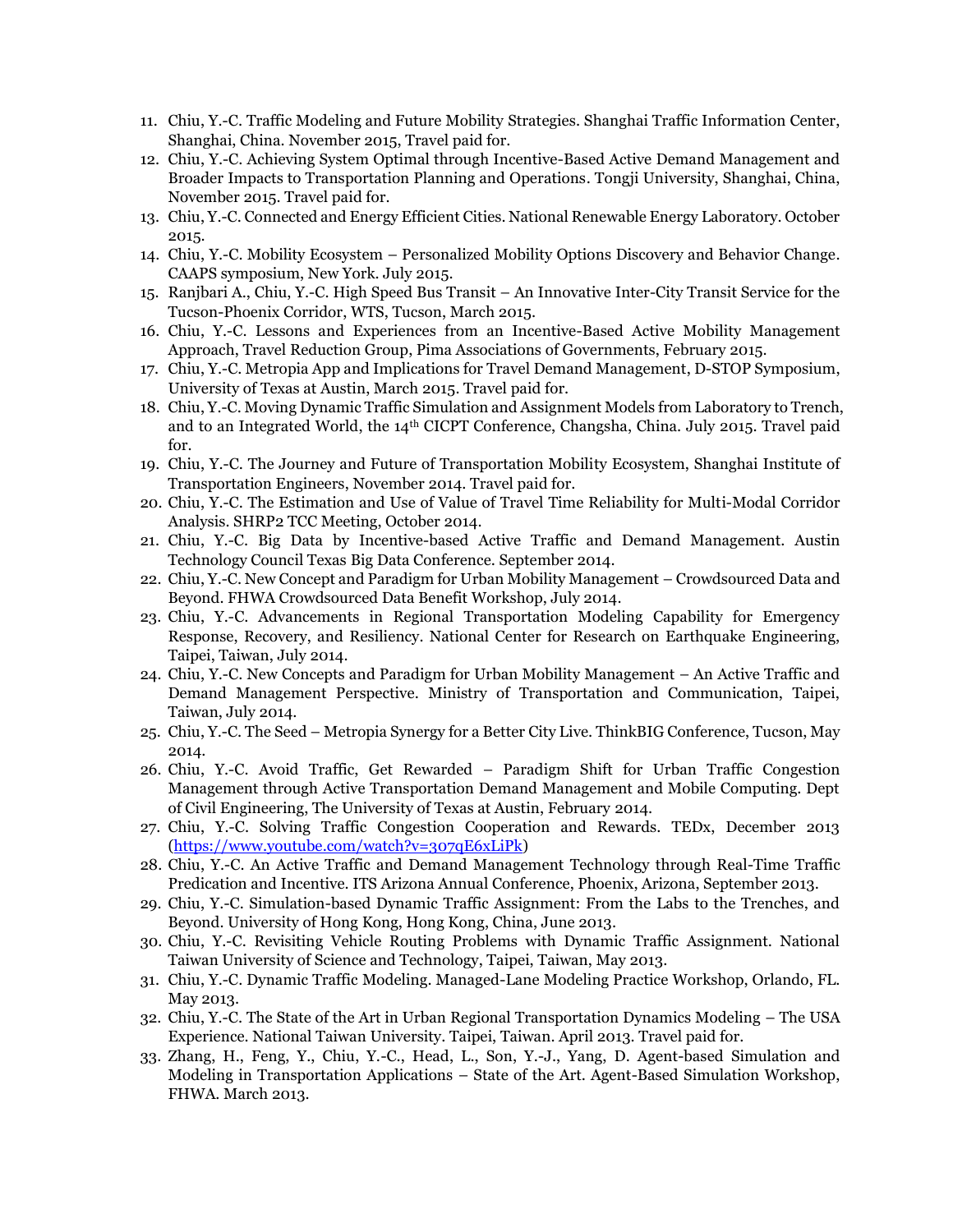- 34. Chiu, Y.-C. and Ranjbari, A. High-Speed Bus Transit Science Fiction or Viable InterCity Transportation Mode for Arizona. Roads and Streets Conference, March 2013.
- 35. Chiu, Y.-C. Research Experience and Challenges for Integrating Dynamic Traffic Assignment with Activity-Based Model. 2012 DTA Symposium, Martha's Vineyard, June 2012.
- 36. Chiu, Y.-C. (2011) "Analysis, Simulation and Modeling for Intelligent Transportation Systems Planning and Integrated Corridor Management", ITS Research Symposium, June 11, Taipei.
- 37. Chiu, Y.-C. (2011) "Large-Scale Multi-Resolution Dynamic Network Simulation and Assignment Models – Opportunities and Applications for Planning and Operations for Asian Countries", National Cheng-Kung University, Tainan, Taiwan, June 7, Travel Paid For.
- 38. Chiu, Y.-C. (2011) "Large-Scale Multi-Resolution Dynamic Network Simulation and Assignment Models – Opportunities and Applications for Planning and Operations", Jackson State University, Jackson, Mississippi, April 29, Travel Paid For.
- 39. Chiu, Y,-C. et al. (2011) "Evaluating Regional Contra-Flow and Phased Evacuation Strategies Using a Large-Scale Dynamic Traffic Simulation and Assignment Approach", The fifth University Research Network Department of Homework Security, Washington, D.C., March 29, Travel Paid For.
- 40. Chiu, Y,-C. et al. (2011) "Developing Traffic Evacuation Strategies for Large-Scale Public Events", The fifth University Research Network Department of Homework Security, Washington, D.C., March 29, Travel Paid For.
- 41. Chiu, Y.-C. (2011) "Network Simulation Approaches to Minimizing Disruption from Transportation Construction Projects", 2011 Roads and Streets Conference, Tucson, AZ.
- 42. Chiu, Y.-C. (2011) "Simulation-Based Dynamic Traffic Assignment: From the Labs to the Trenches", University of Maryland at College Park, March, College Park, MD, March 11, Travel Paid For.
- 43. Chiu, Y.-C., (2009) "Dynamic Traffic Assignment Roundtable", TRB Transportation Planning Conference, Houston, May 17-21.
- 44. Chiu, Y.-C., (2009) "Simulation-Based Dynamic Traffic Assignment Education and Deployment Status and Future Plans", FHWA Travel Model Improvement Program (TMIP) Webinar Series, April 10.
- 45. Zheng, H., Chiu, Y.-C., Mirchandani, P, Hickman, M. (2009) "Traffic Management for Events and Cardinal's Games at the University of Phoenix Stadium", 2009 National Conference on Transportation Operations for Planned and Unplanned Events", Phoenix, March 25-26.
- 46. Chiu, Y.-C., (2009) "Guidelines for Deployment and Validation of DTA Models", TRB Workshop 121 Overview of Dynamic Traffic Assignment Model Guidelines, January.
- 47. Chiu, Y.-C., Villalobos, J. (2008) "Anisotropic Mesoscopic Traffic Simulation for Uninterrupted and Interrupted Highway Facilities", TRB Symposium on the Fundamental Diagram: 75 Years, Woods Hole, July 8-10.
- 48. Chiu, Y.-C., Villalobos, J., Mirchandani, P. (2008) "Spatially and Temporally-Scalable Mega-Scale Dynamic Traffic Simulation and Assignment Model MALTA with Anisotropic Mesoscopic Traffic Simulation", Traffic Simulation Workshop, Graz, Austria, June 30 - July 2.
- 49. Chiu, Y.-C. (2008) "Evacuation Modeling and Traffic Management: Discuss Strategies for Valley Agencies", AZTech Operations Committee Meeting, April 16.
- 50. Wilson, S. Chiu, Y.-C. (2008) "Applications of Dynamic Traffic Assignment in Twin Cities Area", TRB Innovations in Travel Modeling Conference, June 22-24.
- 51. Chiu, Y.-C. (2008) "State-of-the-art Traffic Simulation Models for Large-scale Mass Evacuation Modeling - Case Study of Evaluating Contra-flow and Phased Evacuation Operations for Central Texas", Southern Arizona ITE Chapter meeting, Tucson.
- 52. Chiu, Y.-C. (2007) "Evacuation in Simulation vs. Reality", Annual workshop of Natural Hazard Center, University of Boulder, Boulder, Colorado, July.
- 53. Chiu, Y.-C. (2007) "Regional Traffic Simulation for Emergency Evacuation Planning and Operations and Border Security Modeling", Common Defense Conference, October 29-30.
- 54. Chiu, Y.-C. (2007) "Simulation Modeling for Emergency Evacuation Planning and Operations for Arizona", Arizona Emergency Preparedness Oversight Council (EPOC), March 17.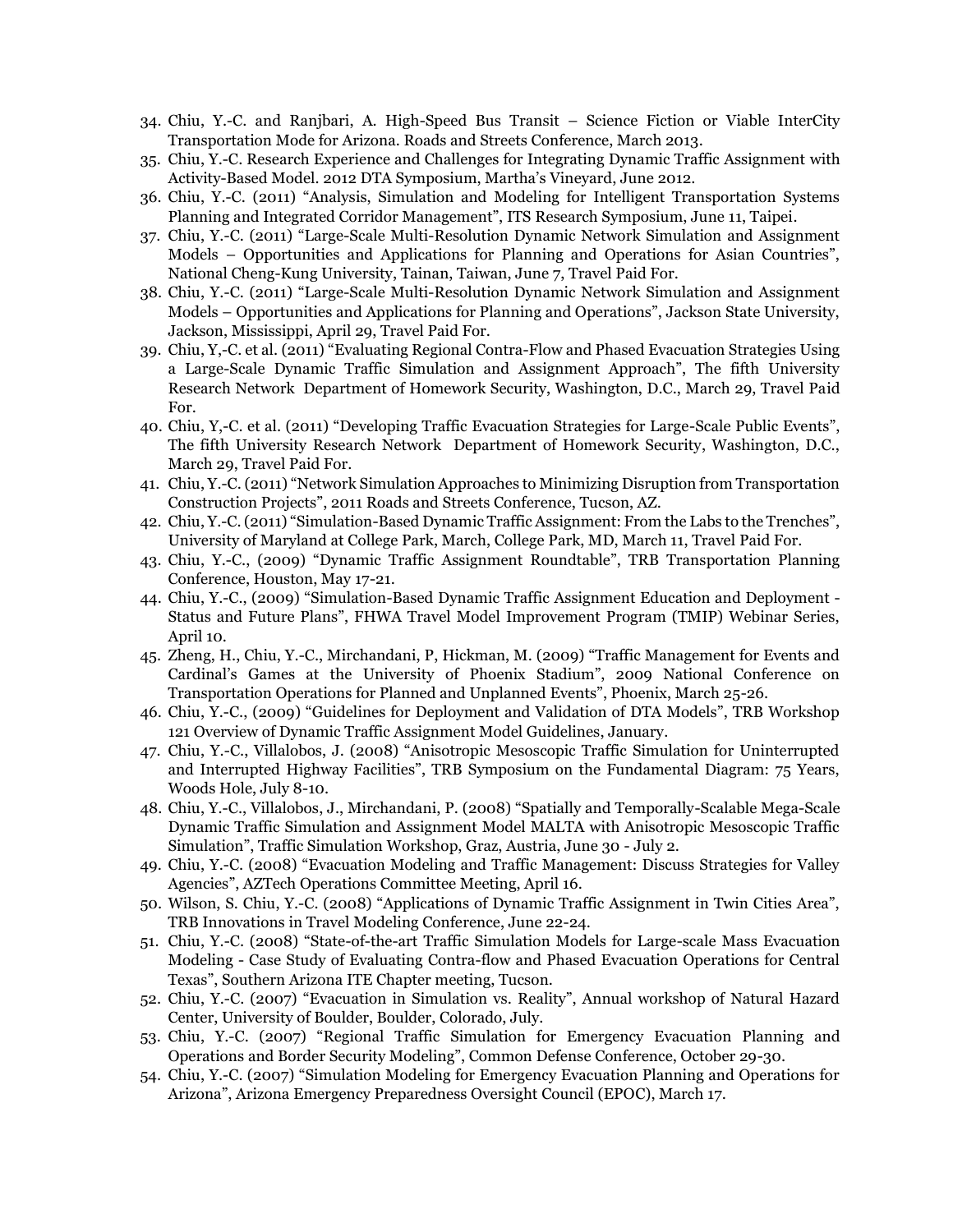- 55. Chiu, Y.-C. (2007) "Developments and Applications of Dynamic Traffic Assignment (DTA) Model DYNASMART-P", Kittleson & Associates, Inc., August 28.
- 56. Mirchandani, P., Chiu, Y.-C. (2006) " Traffic-Adaptive Traffic Management", Federal Highway Administration, December 9.
- 57. Chiu, Y.-C. and Mirchandani, P. B. (2006) "Challenges and Opportunities for Developing a Real-Time Challenges and Opportunities for Developing a Real-Time Emergency Evacuation Operation Capability", ITS Arizona 13th Annual Conference, Phoenix, AZ.
- 58. Chiu, Y.-C. and Loftus-Otway, L. (2005) "The Impact of Inland Ports on the Maquiladora Industry Trade", Supply Chain Management: Logistics, Transportation and Distribution Conference, El Paso, December, 2005.
- 59. Chiu, Y.-C. (2005) "Integrating Transportation Technologies and Strategies into Emergency Planning, Training, Response and Recovery", the 2nd Annual Border Security Conference – Border Security: Critical Technologies for Security and Trade", August 15-16, El Paso, Texas, invited by the U.S. Congressman Silvestre Reyes.
- 60. Gonzalez-Ayala, Chiu, Y.-C. Dominguez, R. (2005) "A Pilot Study to Apply Dynamic Traffic Assignment to Next-Generation Urban Transportation Planning in El Paso Region", DTA workshop at the 84th Annual Meeting of Transportation Research Board, Washington, D.C.
- 61. Chiu, Y.-C. and Valdes, D. (2003) "Urban Intermodal Emergency Evacuation Models and Considerations", Pan-American Conference and Workshop on the Interface between Automobile Traffic Networks under Dynamic Traffic Assignment and Bus Rapid Transit Systems, San Juan, Puerto Rico.
- 62. Nazarian, S., Chiu, Y.-C. , and Ferregut, C. (2003) "Supporting Regional Transportation Infrastructure Developments through Research – Transportation Infrastructure Research at UTEP", El Paso Transportation Policy Board Meeting, June.
- 63. Chiu, Y.-C. and Valdes, D (2003) "Urban Intermodal Emergency Evacuation Models and Considerations", Pan-American Conference and Workshop on the Interface Between Automobile Traffic Networks Under Dynamic Traffic Assignment and Bus Rapid Transit Systems, May 22-14, San Juan, Puerto Rico.
- 64. Chiu, Y. –C. (2003) "Incident Management for Critical Infrastructure Modeling and Application Issues", Texas Department of Transportation, Texas, January.
- 65. Chiu, Y. –C. (2002) "Integrated Approach for Evaluating the ITS deployment strategies", transportation research seminar series, The University of Arizona, Tucson, Arizona, October.
- 66. Chiu, Y. –C. (2002) "Integrated Approach for Evaluating the ITS deployment strategies", ITSA seminar series, UT-Austin, Texas, May.
- 67. Chiu, Y. –C., Huynh, N., Mahmassani, H. S. (2002) "Integrated Corridor Management and Optimal Variable Message Sign Locations", invited speech at the 81st Annual Meeting of TRB, January, Washington D.C., USA.
- 68. Mahmassani, H. S., Chiu, Y. –C., Sbayti, H. (2002) "Traffic Management Strategy Evaluation in Work Zone Areas", invited speech at the 81st Annual Meeting of TRB, January, Washington D.C., USA.
- 69. Chiu, Y. –C., Mahmassani, H. S., (2001) "Toward Hybrid Online Dynamic Traffic Assignment Procedures for Network Traffic Management", Hong Kong University of Science and Technology, Hong-Kong, August, 2001.
- 70. Chiu, Y. –C. (2000) "Intelligent Transportation Network Planning Tool", HEEP Area Meeting, June, Austin, Texas.

|      |             |               |                   |             | Total  | Award        |
|------|-------------|---------------|-------------------|-------------|--------|--------------|
|      |             | Prime Sponsor |                   |             | Award  | Amount by    |
| Role | Award Title | Name          | <b>Start Date</b> | End<br>Date | Amount | Credit Split |

## Awarded Grants and Contracts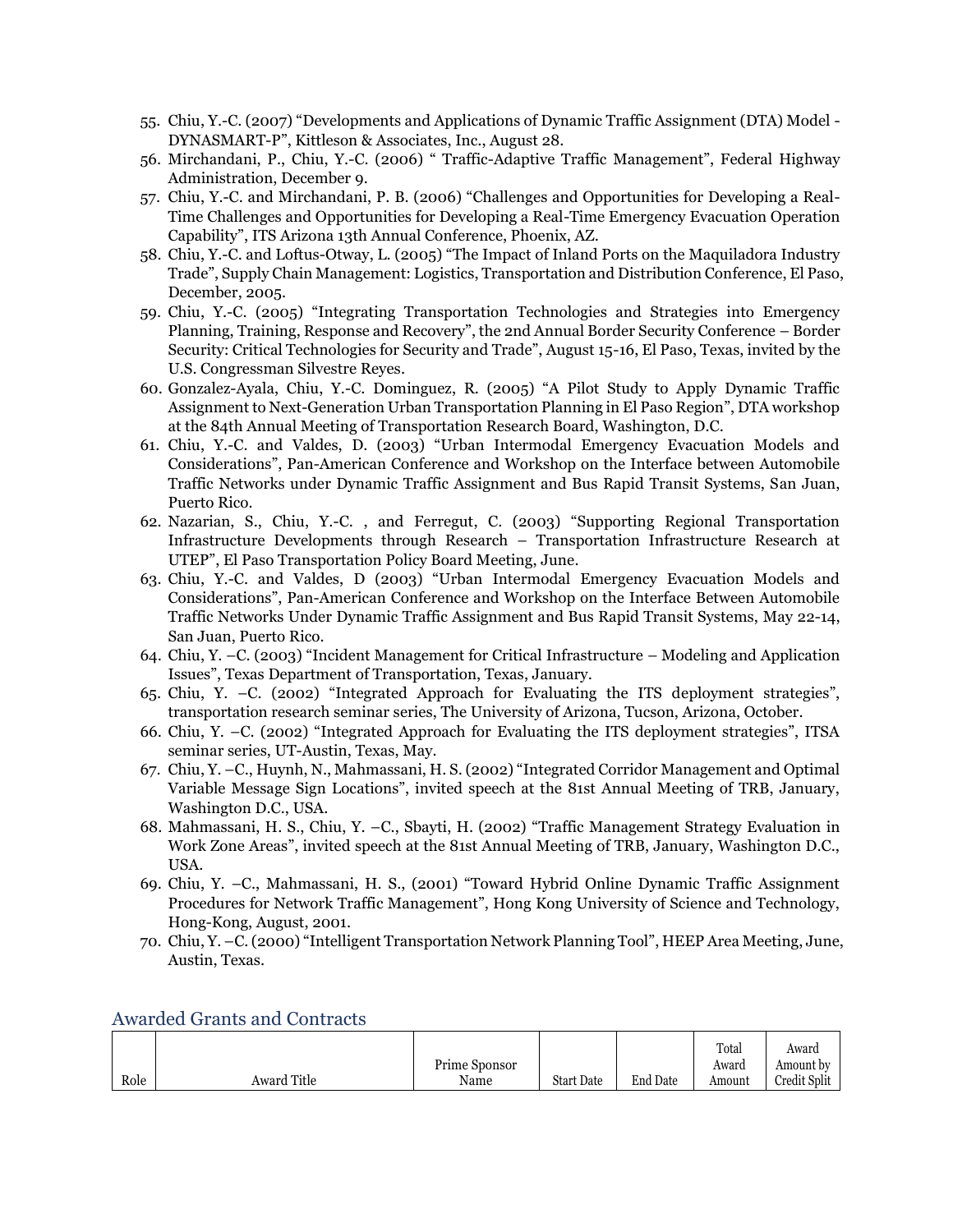|                            |                                                                                                                                               | <b>Texas Department</b><br>of Transportation                                                               |            |            |           |           |
|----------------------------|-----------------------------------------------------------------------------------------------------------------------------------------------|------------------------------------------------------------------------------------------------------------|------------|------------|-----------|-----------|
|                            |                                                                                                                                               | via Texas<br>Transportation                                                                                |            |            |           |           |
| PI                         | (F) Dynamic Modeling                                                                                                                          | Institute                                                                                                  | 12/17/2009 | 4/30/2010  | \$10,000  | \$10,000  |
| PI                         | (F) Integrated Corridor Management Tools<br><b>Strategies &amp; Deployment Support</b>                                                        | Federal Highway<br>Administration via<br>Cambridge<br>Systematics                                          | 9/12/2006  | 6/30/2010  | \$42,600  | \$42,600  |
|                            |                                                                                                                                               | Arizona                                                                                                    |            |            |           |           |
| $Co-$<br>PI                | (S) Cresta Consortium on Remote Sensing<br>of Traffic Activities - Freight Flows                                                              | Department of<br>Transportation                                                                            | 7/1/2007   | 7/31/2010  | \$349,742 | \$349,742 |
| $\mathop{\rm PI}$          | (F) Technical Support for the<br>DYNASMART-P Release and Applications                                                                         | Federal Highway<br>Administration                                                                          | 9/30/2007  | 12/31/2010 | \$458,335 | \$229,945 |
| $\mathop{\rm PI}\nolimits$ | (S) DynusT Technical Support for Corridor<br>Modeling in Denver                                                                               | Colorado<br>Department of<br>Transportation                                                                | 4/1/2010   | 12/30/2010 | \$39,430  | \$39,430  |
|                            | (S) Orange County Toll Roads Scenario                                                                                                         | Orange County Toll                                                                                         |            |            |           |           |
| $\mathop{\rm PI}$          | Analysis                                                                                                                                      | Authority                                                                                                  | 4/1/2011   | 12/31/2011 | \$40,138  | \$68,287  |
| $\mathbf{PI}$              | (S) Dynamic Traffic Assignment (DTA)<br>Simulation Model                                                                                      | Colorado<br>Department of<br>Transportation                                                                | 4/6/2011   | 12/31/2011 | \$34,474  | \$34,474  |
| $Co-$<br>PI                | (F) Enhanced monitoring for remote<br>sensing                                                                                                 | <b>United States</b><br>Department of<br>Transportation                                                    | 1/4/2010   | 3/15/2012  | \$432,263 | \$216,132 |
|                            | (S) Virginia DOT Northern Region<br>Operations Evacuation Transportation<br>Planning Projects - Creation of DynusT                            | Virginia<br>Department of<br>Transportation via<br>Virginia Center for<br>Transportation<br>Innovation and |            |            |           |           |
| PI                         | Simulation Network by UA                                                                                                                      | Research                                                                                                   | 10/1/2010  | 3/31/2012  | \$73,272  | \$73,272  |
| PI                         | (S) DynusT Model Development and<br>Calibration for DRCOG Regional Network                                                                    | <b>Denver Region</b><br>Council of<br>Governments                                                          | 7/16/2007  | 8/31/2012  | \$61,754  | \$61,754  |
| PI                         | (F) Modeling the Urban Continuum in an<br>Integrated Framework: Location choice,<br>activity-travel behavior, and dynamic<br>traffic patterns | Federal Highway<br>Administration                                                                          | 7/7/2008   | 12/31/2012 | \$230,000 | \$230,000 |
| $\mathop{\rm PI}\nolimits$ | (S) Platform for Emergency Evacuation<br>Strategies-Phase II                                                                                  | Arizona<br>Department of<br>Transportation                                                                 | 1/19/2011  | 12/31/2012 | \$122,647 | \$61,358  |
| PI                         | (F) Creation of Guidebook on Utilization of<br>Dynamic Traffic Assignment (DTA)<br>Modeling                                                   | Federal Highway<br>Administration                                                                          | 7/25/2011  | 1/30/2013  | \$39,886  | \$40,034  |
| $\mathop{\rm PI}$          | (S) MAG DynusT Regional Operations<br>Planning Model Enhancements                                                                             | Maricopa<br>Association of<br>Governments                                                                  | 10/12/2011 | 4/4/2013   | \$79,867  | \$79,867  |
|                            | (F) SHRP Project C10 - Partnership to<br>develop an integrated, advanced travel                                                               | Federal Highway<br>Administration via                                                                      |            |            |           |           |
| PI                         | demand model and a fine-grained, time-<br>sensitive network                                                                                   | Cambridge<br>Systematics                                                                                   | 9/1/2009   | 11/15/2013 | \$547,295 | \$273,648 |
| PI                         | (F) Strategic Approaches at the Corridor<br>and Network Levels to Minimize<br>Disruption from the Renewal Process                             | <b>United States</b><br>Department of<br>Transportation                                                    | 7/1/2009   | 12/31/2013 | \$245,480 | \$245,480 |
|                            | (F) Local Methods for Modeling, economic<br>Evaluation, Justification and Use of the<br>Value of Travel Time Reliability in                   | Federal Highway                                                                                            |            |            |           |           |
| PI                         | Transportation Decision Making.                                                                                                               | Administration                                                                                             | 4/10/2013  | 9/15/2014  | \$246,205 | \$196,964 |